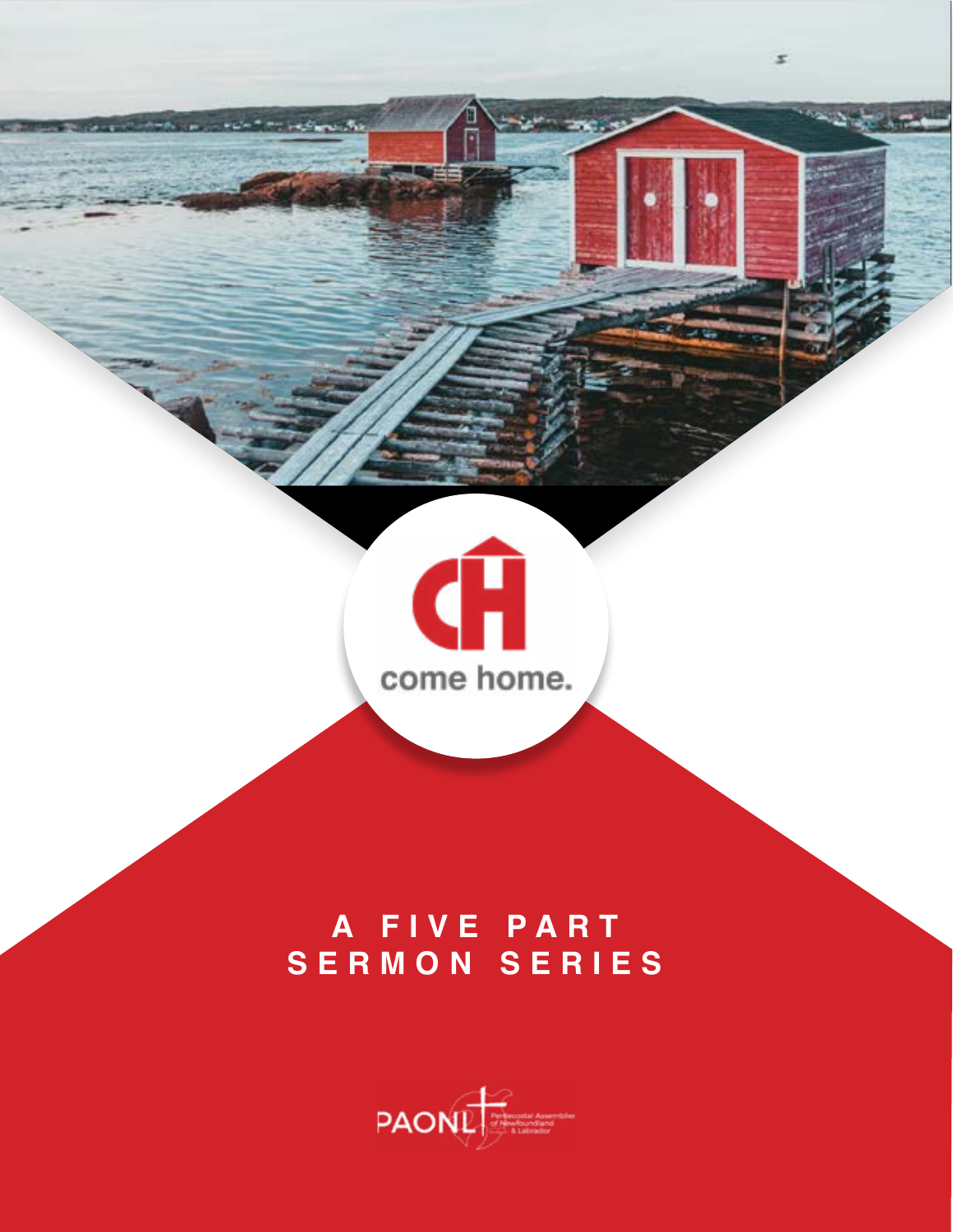

## **A MISSIONAL HEALTH SERMON SERIES**

### **Series Introduction**

It probably won't come as news to many of you that the Government of Newfoundland and Labrador has designated 2022, "Come Home Year." What was of great interest to us was their slogan: "No matter where you find yourself, no matter how long you've been away, come home." It almost sounds like an altar call, doesn't it?

As thousands of family members prepare to "come home" to Newfoundland and Labrador this year, the opportunity for mission is knocking on our doorsteps. This sermon series is developed as a resource for Pastors to adapt or adopt as we move as a Fellowship into the Missional Health phase of Formission.

The missional health phase of Formission is focused on cultivating healthy approaches to discipleship and evangelism. In doing so, we hope to honour Jesus' commands to "make disciples of all nations" (Matthew 28:19) and "to be [his] witnesses in Jerusalem, and in all Judea and Samaria, and to the ends of the earth" (Acts 1:8). As such, you can use these outlines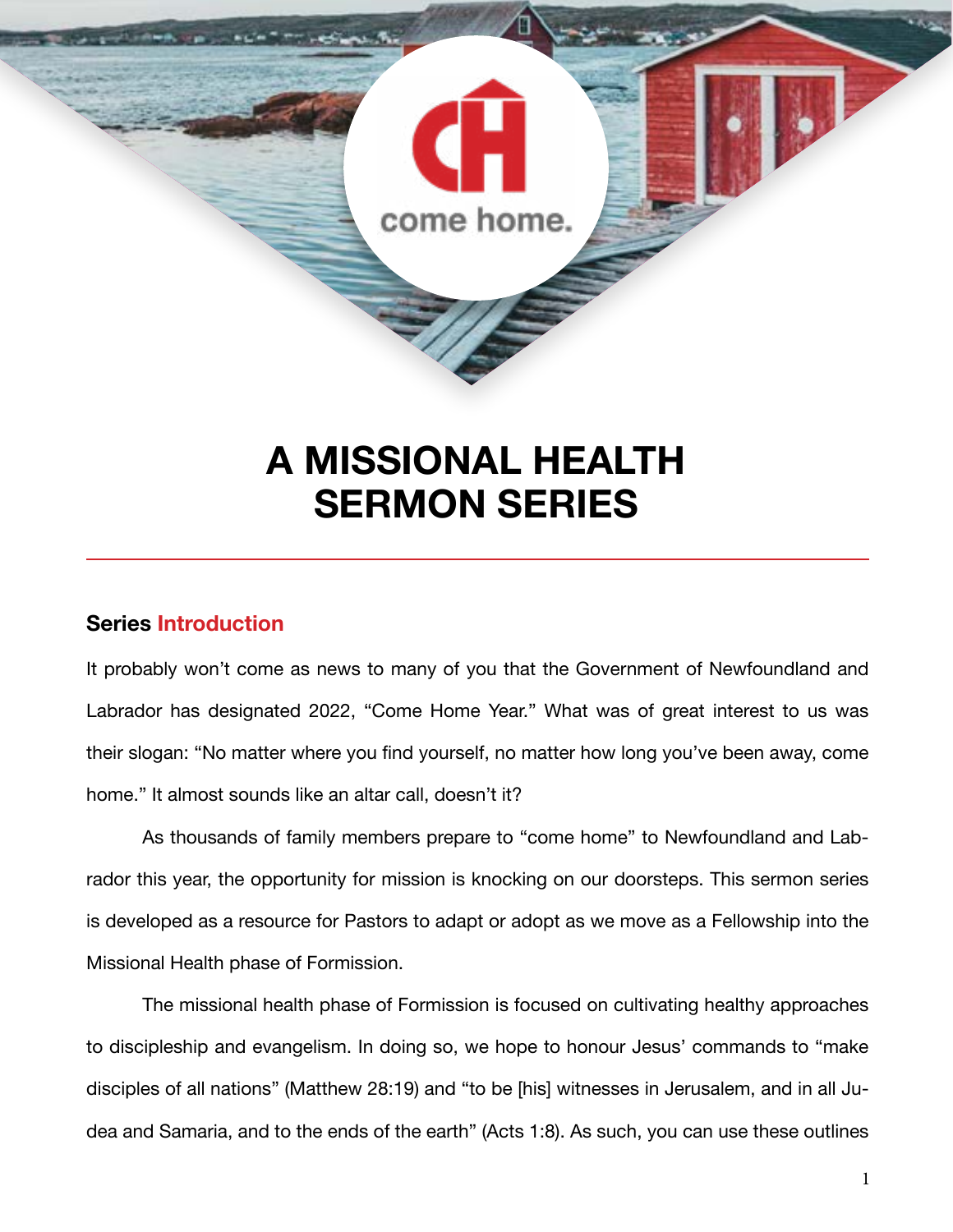to encourage, exhort and challenge your congregations to ponder these questions:

- Do we **understand our Pentecostal Identity** as people who are filled with the Spirit for the purpose of joining God in His Mission in the Last Days?
- Can we **identify where the Spirit is already working**, and do we know how to join Him in His work in "prepared hearts"?
- How do we **create a culture of invitation and hospitality** that will be welcoming to ALL?
- How will **joining God in His mission** change those who receive the good news?
- How will it **change us**?

### **Series Scriptures**

The section of scriptures for this series comes out of Acts 8-10, focusing on five pairs of individuals or groups who were being prepared by the Spirit to "Come Home:"

- **1. The Apostles & the Samaritans** (8:1-25)
- **2. Philip & The Ethiopian Eunuch** (8:26-40)
- **3. Saul & Ananias** (9:1-19)
- **4. Aeneas & Dorcas** (9:32-43)
- **5. Cornelius & Peter** (10:1-48)

### **Series Outline**

Each sermon outline will provide you with the theme, the main point, some key hermeneutical considerations, and a suggested framework for presenting the material. Obviously, how it is presented, the illustrative material, and some applications will vary context to context.

### **Series Purpose**

We hope that this sermon series helps you to begin the year with a fresh emphasis on the "why." We feel that the Holy Spirit handed us a gift in the NL Government's theme, and we want to be obedient to the Spirit in making the most of every opportunity to share the good news.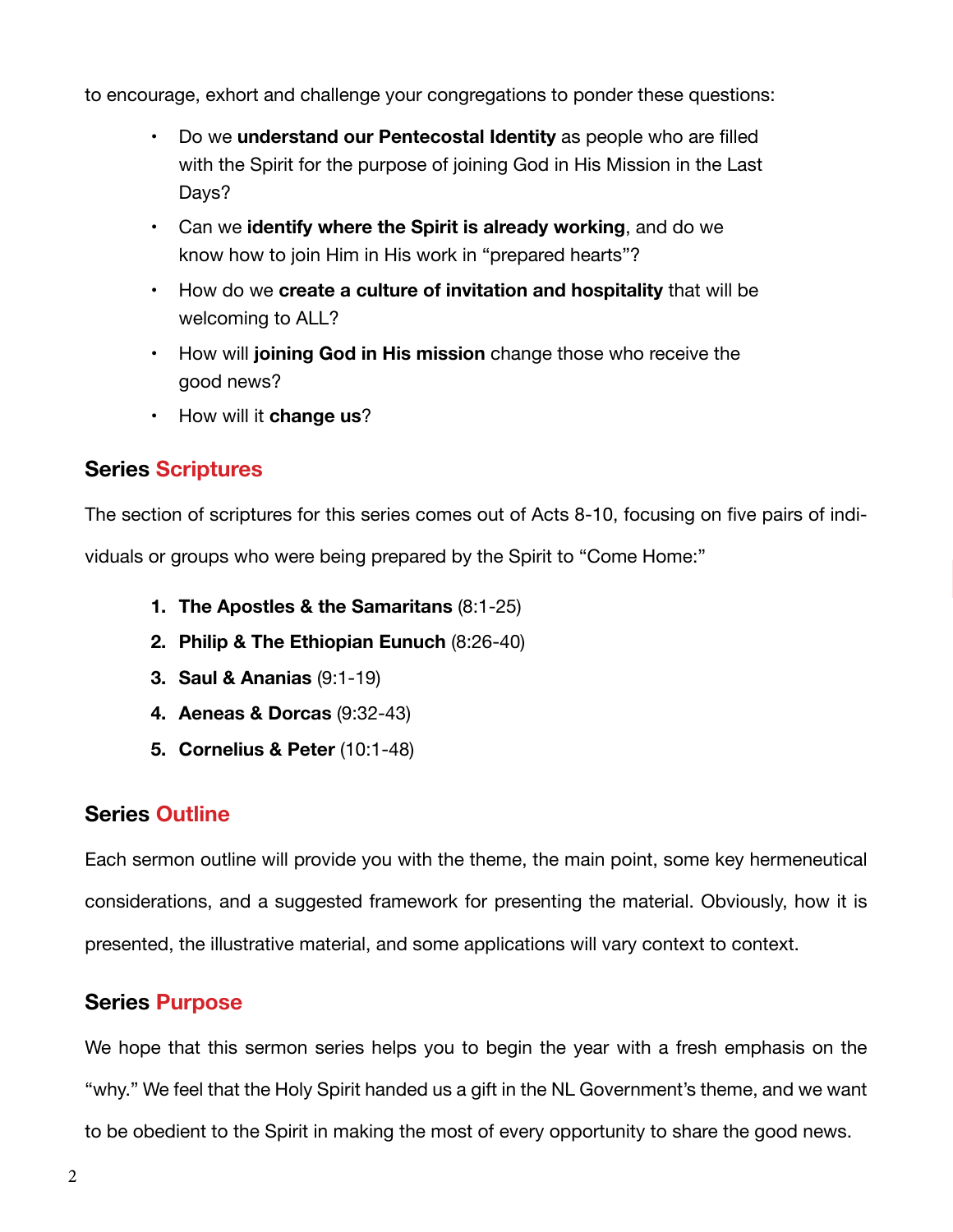## **SERMON**

**1**



## **LEAVING THE COMFORTS OF HOME**



### **Suggested Introduction**

Share a story of a call to follow God out of your comfort zone in obedience to the mission. Focus on the conflict (internal and/or external), not the resolution. You could also share Alice Garrigus' amazing calling to Newfoundland story.

### **Transition to Text**

Relate the story to the season we are in now. Point out that we are longing for the Holy Spirit to move in our midst, to move us out of the problem. Is it possible that the Holy Spirit is poured out for a different purpose, that He is poured out to send us out?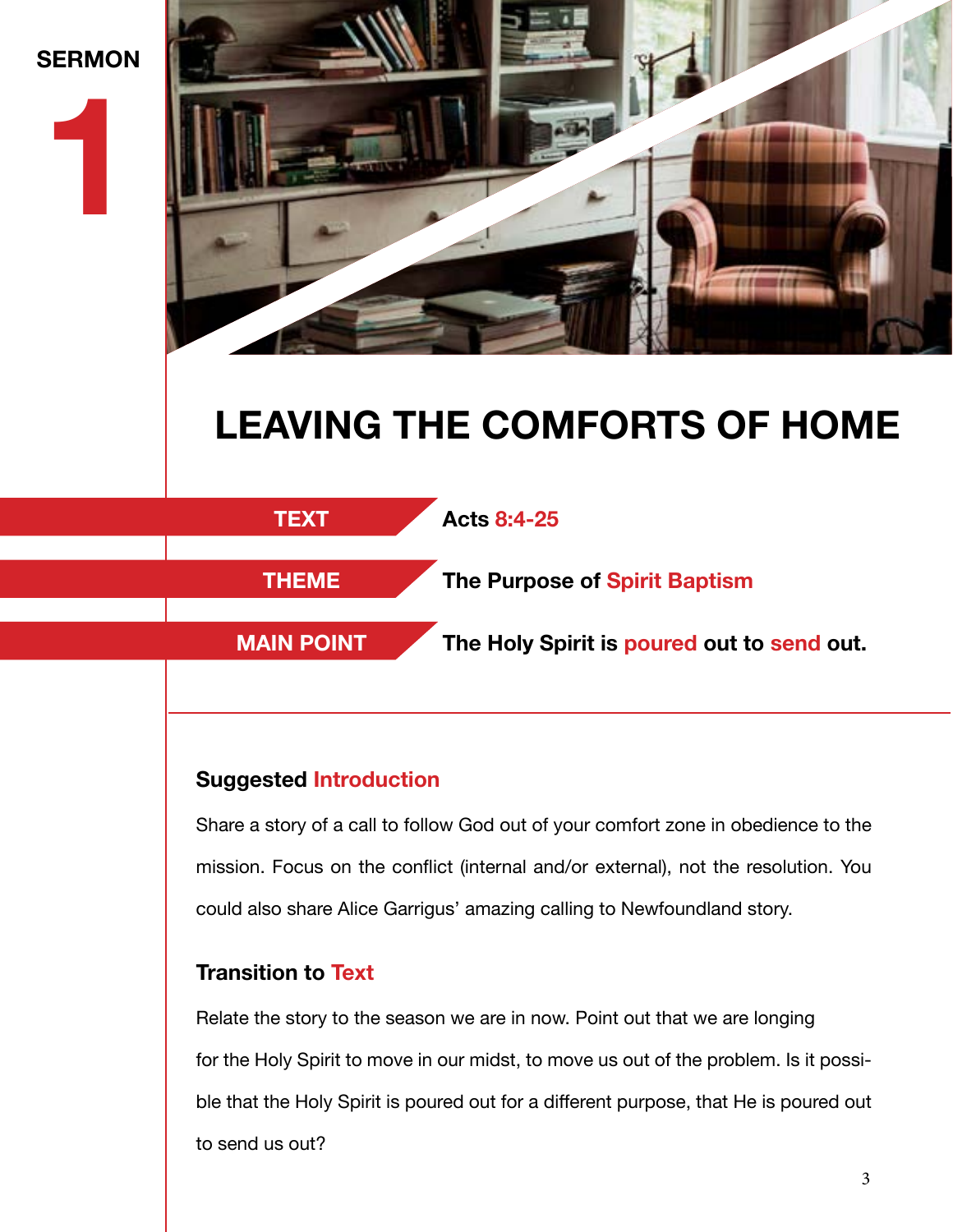### **1 The Great Commission and the Great Persecution**

*Are We Too Comfortable? (8:1-4)*

- A. Despite Jesus' explicit instructions in Acts 1:8, it ultimately takes a wave of persecution to actually move the church to action (8:1-4).
- B. Just prior to this, the church had its first recorded conflict as Hellenistic and Hebraic widows were reportedly being treated inequitably (6:1). Was this related to the lack of mission obedience? Do we tend to turn inward when we are not focused on the lost?
- C. Is there an opportunity in this season for the church to move outside of our comfort zones for the sake of the mission? Is it possible that the Spirit is working in the COVID-19 disruption to move us into our communities and beyond?

**"**As *"As the old Israel had its dispersion among the Gentiles, so must the new people of God be dispersed." – F.F. Bruce*

**2 Samaritans & Jews** *Where / Who is Our Samaria? (8:4-8, 14-17, 25)*

- A. Samaritans were separated politically, geographically, and religiously from Judah (Jerusalem, Israel) since the time of Rehoboam and Jeroboam (1 Kings 12:19- 20, 28).
- B. A temple was eventually built on Mount Gerazim to rival the Jerusalem temple. This temple was destroyed around 107 B.C. Stephen's speech, which catalyzed the persecution, set the stage for a people of God whose temple was not made by human hands (7:44-50). How does this inform our own view of the church and its mission? Despite Jesus' explicit instructions in Acts 1:8, it ultimately takes a wave of persecution to actually move the church to action (8:1-4).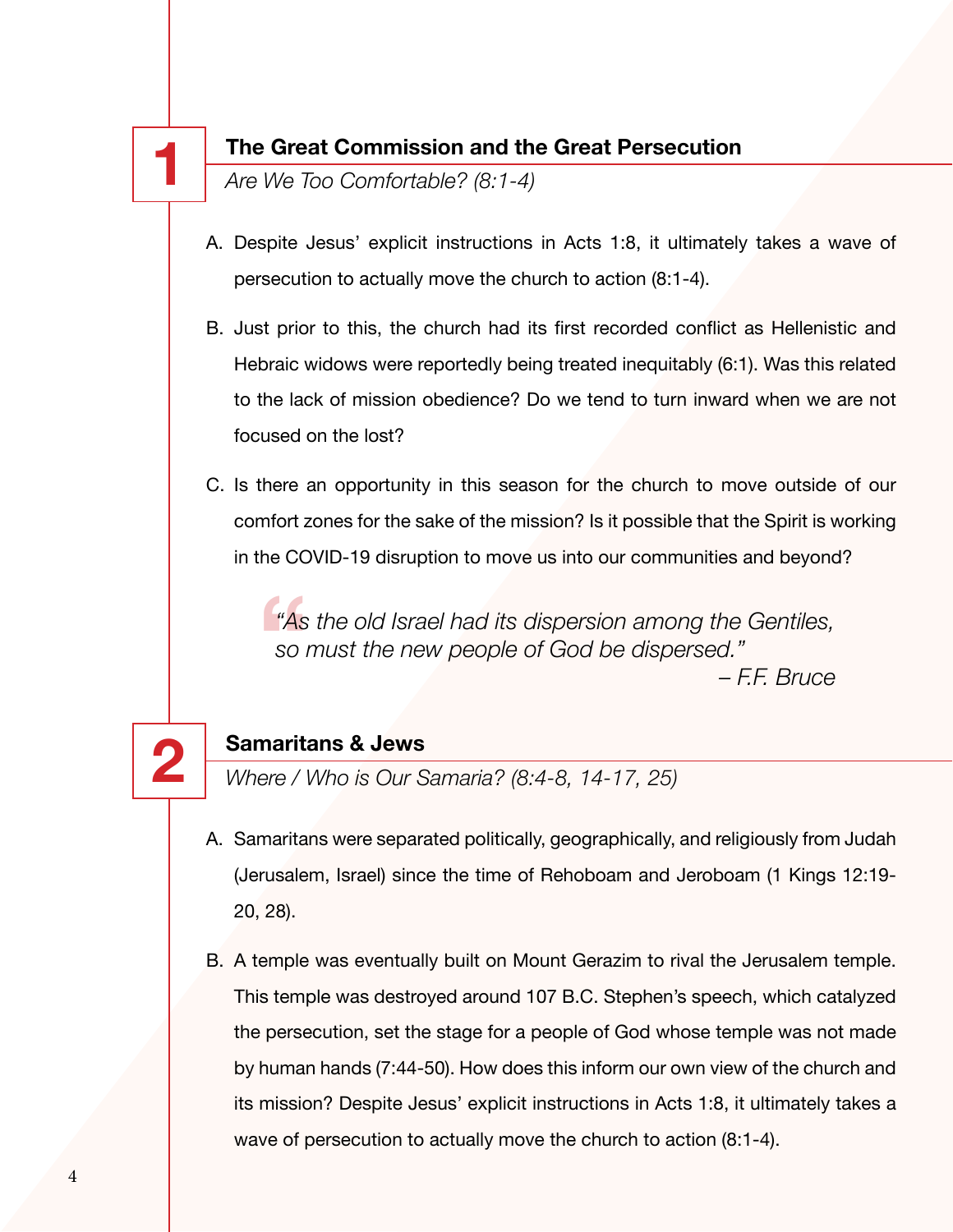C. Samaritans viewed themselves as Israelites, focused on the Pentateuch, and looked forward to a prophet like Moses (Deut 18:15-19), the Taheb, who would deliver them. In Stephen's speech, he actually quoted Deuteronomy 18:15. What longings in our own culture are fulfilled in the good news about Jesus the Messiah?

**"Yo**<br>
OWI<br>
San *"You can safely assume you've created God in your own image when it turns out that God hates all the same people you do." – Anne Lamott*



**3 Philip and Simon** *What is True Spirituality? (8:9-13, 18-24)*

- **A. Character:** Philip was one of the "table-waiters" selected to help distribute food to the Hellenistic widows in Acts 6. Simon boasted that he was someone great (8:9).What character is produced in those who are baptized with the Holy Spirit?
- **B. Fruit:** Philip brought attention to the Messiah with the miracles he performed (8:5). Simon amazed people with his sorcery, bringing attention to himself (8:10). What fruit can we expect when we are obedient to the mission?
- **C. Motive:** Philip did everything to bring "joy" to others (8:8). Simon wanted to buy the gift of the Spirit with money (probably with the intention of making more money) (8:20). What is our motive for our community? Do they know that we are "for" them, and that we share the gospel because we know it will bring "great joy to our city?" (v.8).
- **D. Missing Power:** The Spirit leads Peter and John to Samaria so that the new believers can be filled with the Spirit. Fresh empowerment of the church happens when there is fresh vision to reach lost people. There seems to be a fresh refilling of Peter and John as well, after doing ministry among the Samaritans, leading to more vision for mission (v.25).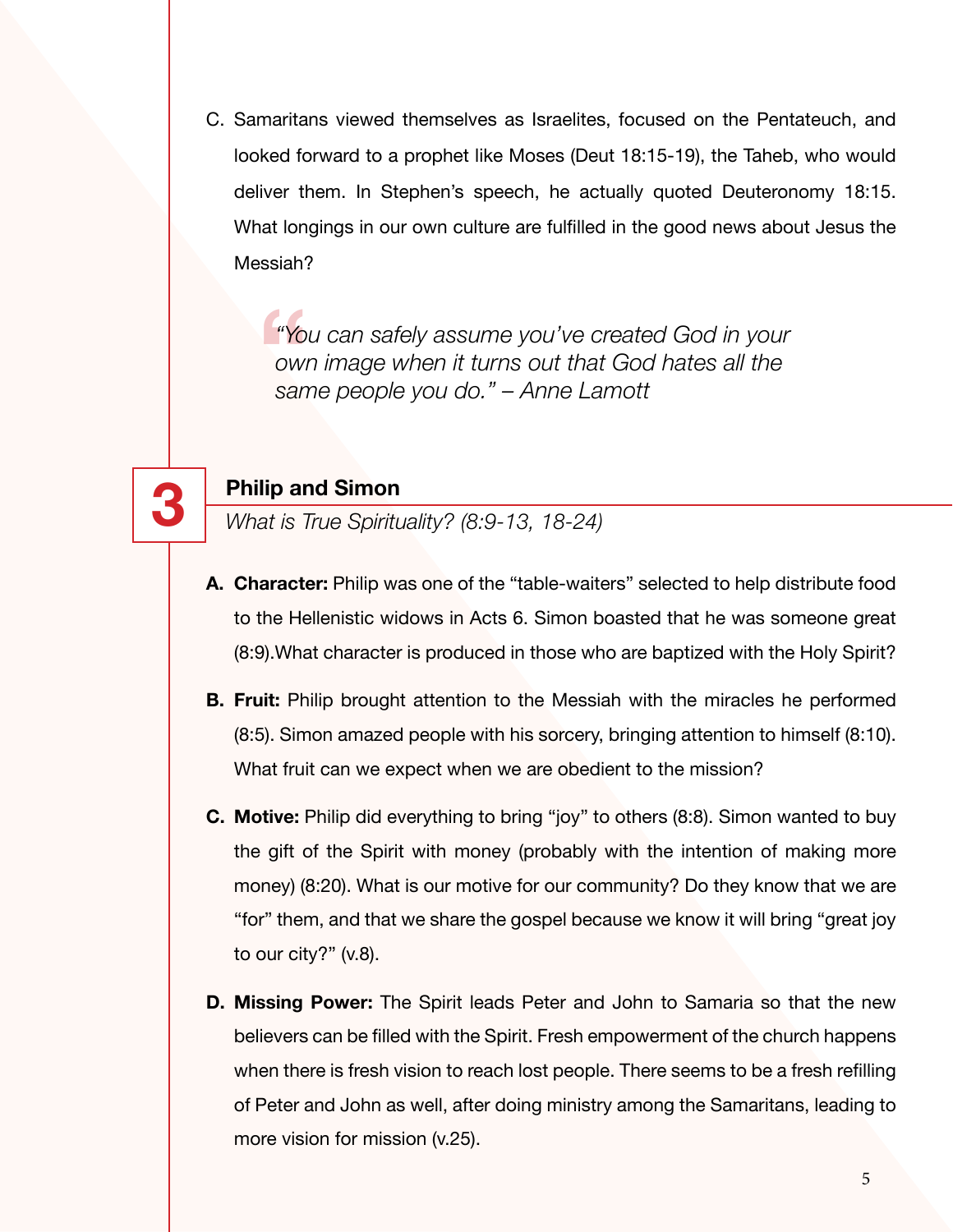<sup>"</sup>I<sup>h</sup><br>dell<br>call *"I have not been baptized in the Holy Ghost that I may delight myself in a Pentecostal picnic…I have been called to the hungry multitudes." – Donald Gee*



- A. Conclude the story you began with in the introduction.
- B. Challenge the church to leave the comforts of home so that others can come home.
- C. Remind them that the Holy Spirit is poured out to send out.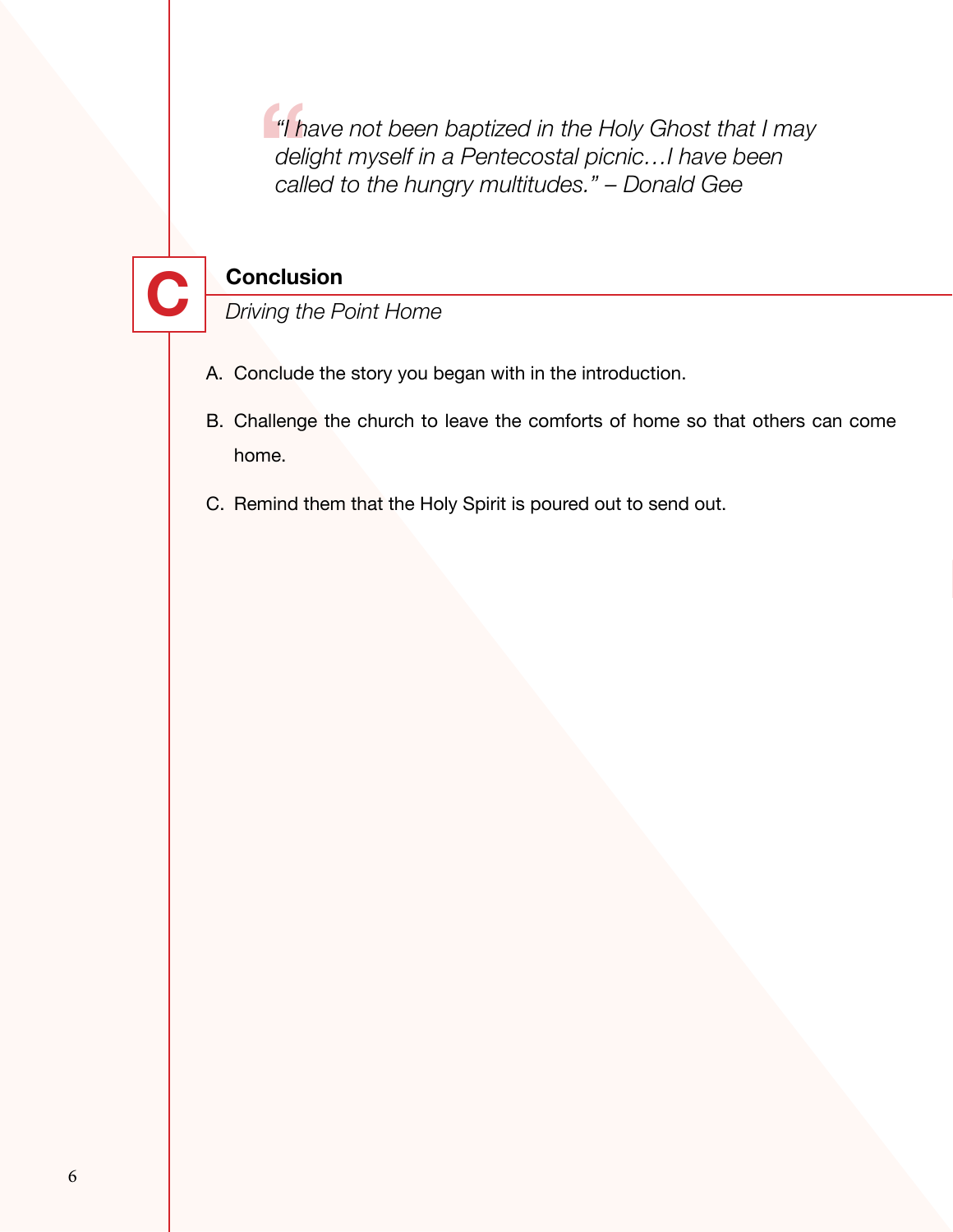

### **Suggested Introduction**

Share a story of a time in your life when God orchestrated a divine appointment, or if it is relevant to you, a story of a crucial appointment that you missed.

### **Transition to Text**

Challenge the congregation to consider whether we still believe in Kairos moments (divine appointments), or if our lives feel like Chonos (time) is just moving us along with the rest of the world. Ask them to consider whether God might be setting up appointments that we are simply not keeping, then ask them to turn again to Acts 8.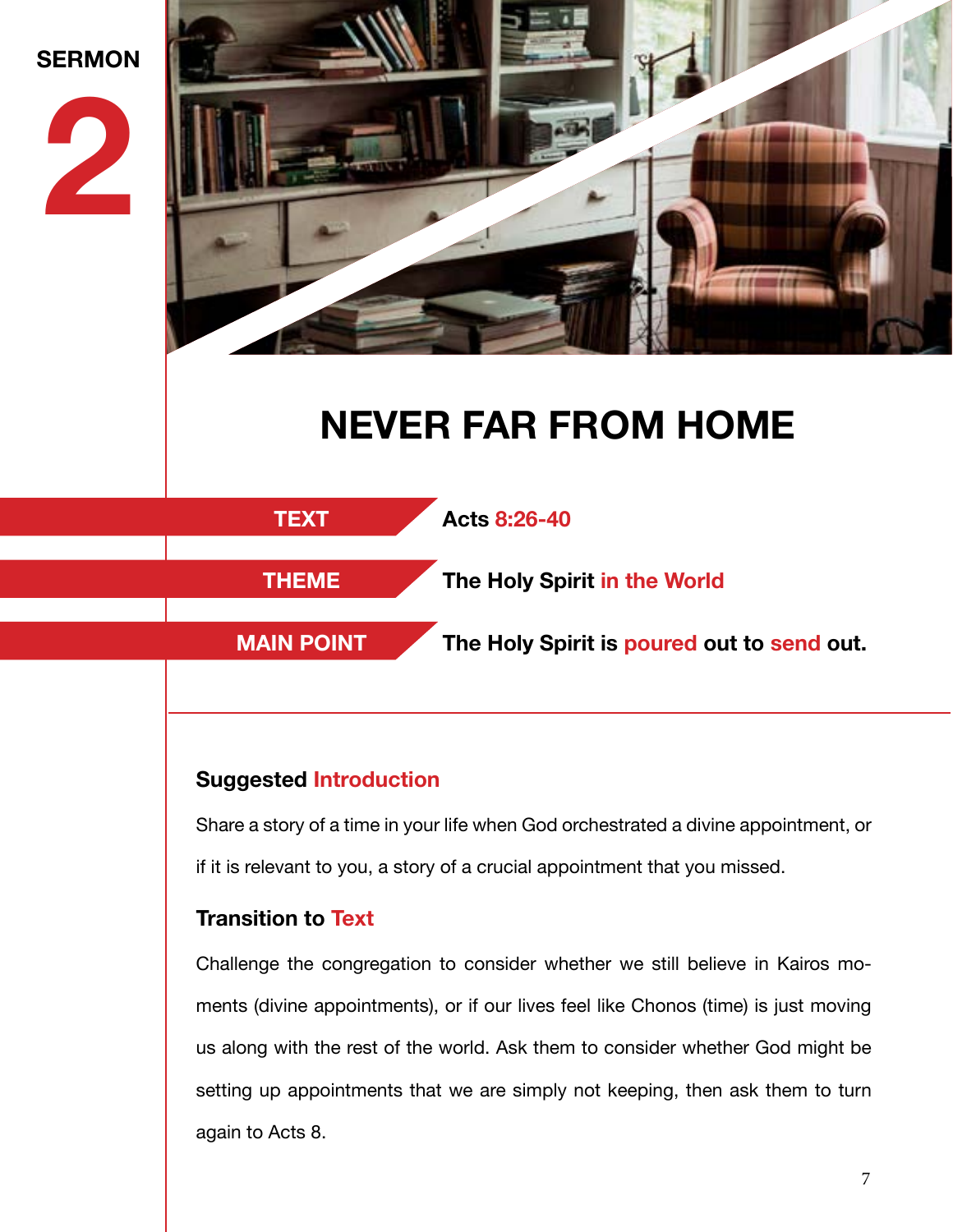**1 To the Ends of the Earth**  *Our Commission (8:27)*

- A. In the Great Commission, and subsequently in Acts 1:8, Jesus commands us to go "to the ends of the earth." Does this always imply "going?" or does God also bring the mission field to our doorsteps, as in this case? (Think of 9/11, or the recent influx of Syrian and Afghan refugees to Newfoundland and Labrador).
- B. In verse 27, Philip is directed by God into traditionally Philistine territory, and encounters an Ethiopian. According to Homer and Herodotus, Ethiopia is the actual end of the world. This Ethiopian, however, is already a God-fearer. We are never far from home.
- C. To make matters even more interesting, the Ethiopian is a Eunuch. In Deuteronomy 23:1, it states that eunuchs are forbidden from the "assembly." Isaiah, however, looked forward to a time when this ban would lift permanently (56:3-5). Imagine both the faith it took or Philip to have this conversation, and also the stigma this pilgrim must have regularly experienced in his journey towards God. Is it possible that we need to enlarge our view of what is possible with God?

**"Mand"**<br>off;<br>car *"Man goes far away or near but God never goes faroff; he is always standing close at hand, and even if he cannot stay within he goes no further than the door." – Meister Eckhart*



**2 A Spirit-Led Life** *Our Spirituality (8:26, 29, 39)*

A. In the last message, we talked about our identity as Pentecostals: We are a people who are empowered by the Spirit to be witnesses in the Last Days. This passage practically walks out what that empowerment does and how the Spirit leads us.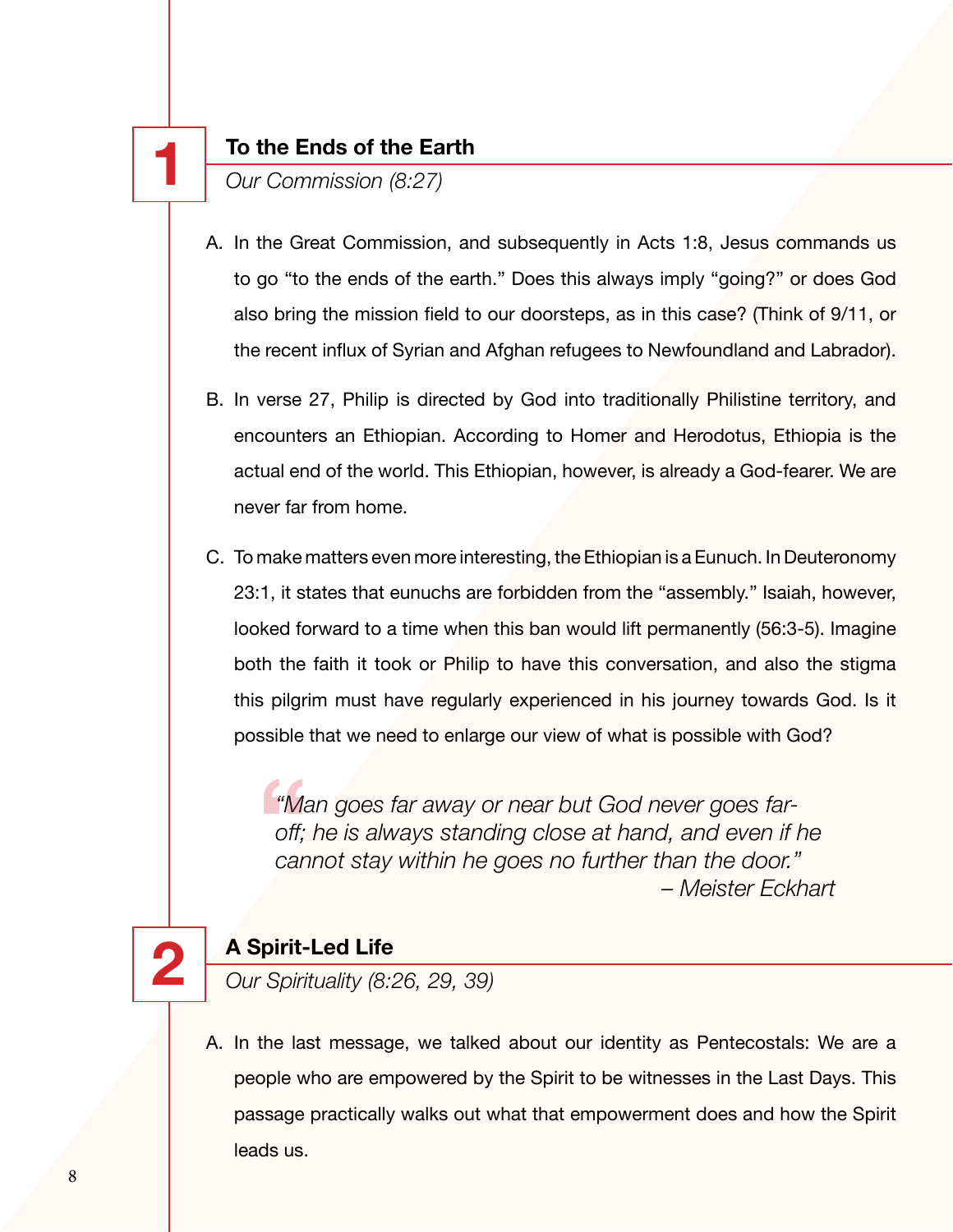- B. Three times the Holy Spirit is directly mentioned as being involved in directing Philip, but it is implied that the Spirit is working in every detail of the episode. What does it mean for us to walk in the Spirit? Provide some insight into how to discern His leading.
- C. It is obvious that the Spirit has been orchestrating the behind the scenes details to set up this meeting. It is no mistake that the Ethiopian is travelling at midday (the hottest time of the day), or reading Isaiah 53 (the suffering servant passage). It should be freeing for us to realize that God is already at work in the people we are trying to reach, that he has "prepared good works in advance for us to do" (Ephesians 2:10).

**Fun Fact:** There are numerous allusions here to the stories about Elijah and Elisha (the most notable being the story of Naaman in 2 Kings 5). Feel free to dig them out and bring them to light to illustrate how the Spirit working here is a fulfillment of the Older Testament.



**3 A Simple Evangelism** *What is True Spirituality? (8:9-13, 18-24)*

- A. Remind people that Philip wasn't an apostle or pastor. He was actually originally intended to wait on tables and serve widows (6:2-6). The work of sharing good news is the commission of every believer, not just paid, professional clergy. It is noteworthy that the Eunuch had spent considerable time in Jerusalem, but not heard the gospel from the apostles there (instead we have a Hellenistic Jew following him down the road!)
- B. We don't have to have all the answers to share the good news, or do it in a sermon format. This conversation looks much more like a Bible study, with participation from both parties. And what did Philip share? "The good news about Jesus." There is an opportunity here to articulate a succinct, clear definition of the gospel. Take it.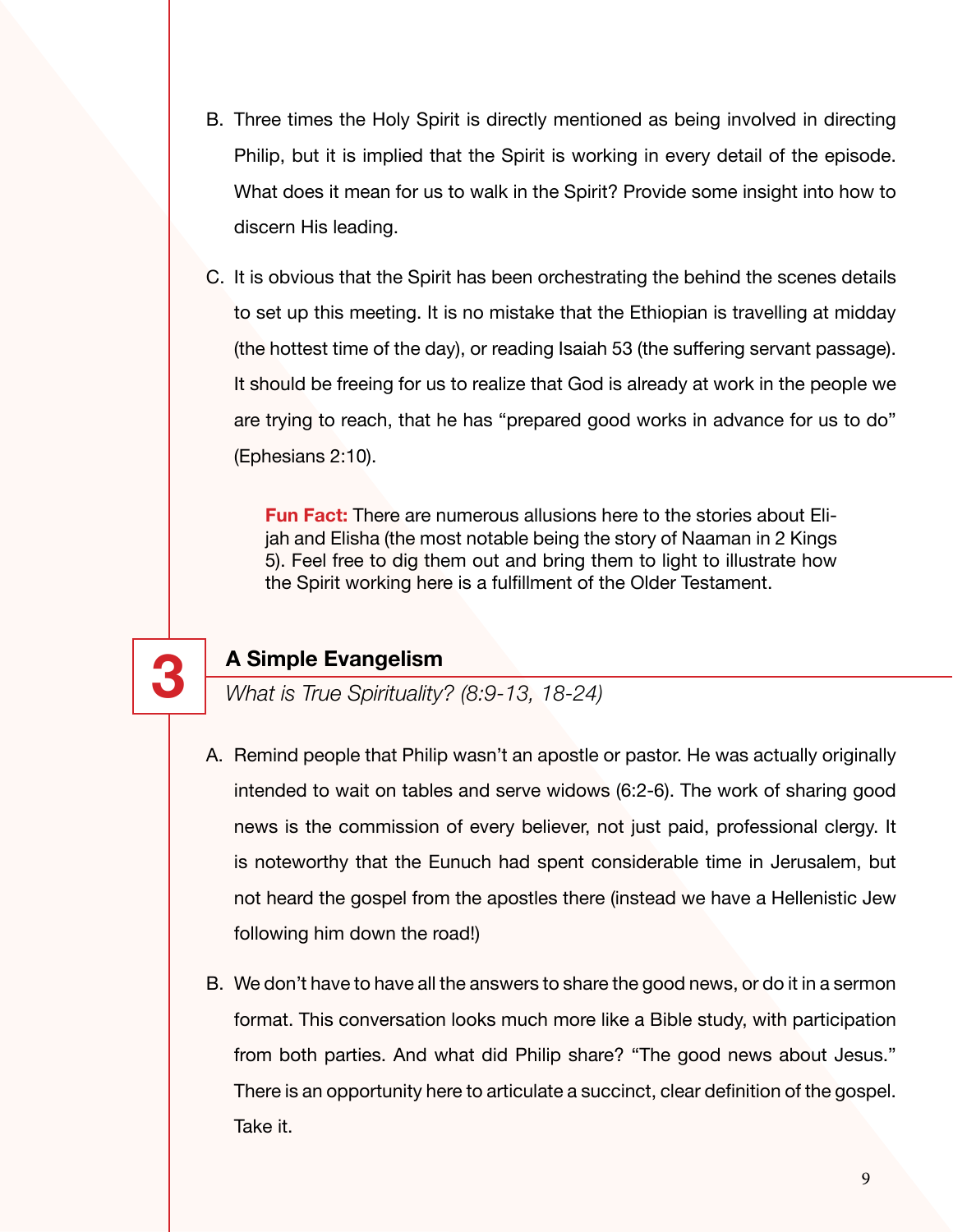C. There is a childlike curiosity and excitement about the sacrament of baptism here. The question, "what can stand in the way of me being baptized" demonstrates that the Spirit has broken down the barriers to salvation. There is no baptism or new converts course required (though those are good in their place). Baptism is for all who would come. Note that verse 37 was probably added at a later date precisely because the institutionalized church could not imagine taking baptism so lightly!

 $rac{1}{2}$ *God uses men (and women) who are weak and feeble enough to lean on him.*

*-Hudson Taylor*



- A. Conclude the story you began with in the introduction.
- B. Challenge the church to join the Holy Spirit in the work He is already doing in the community.
- C. You may end with a reflective exercise to ask the congregation members to think of 2-3 places the Spirit is already working and inviting us.
- D. This is also a fantastic opportunity to invite people to begin following Jesus and to consider baptism.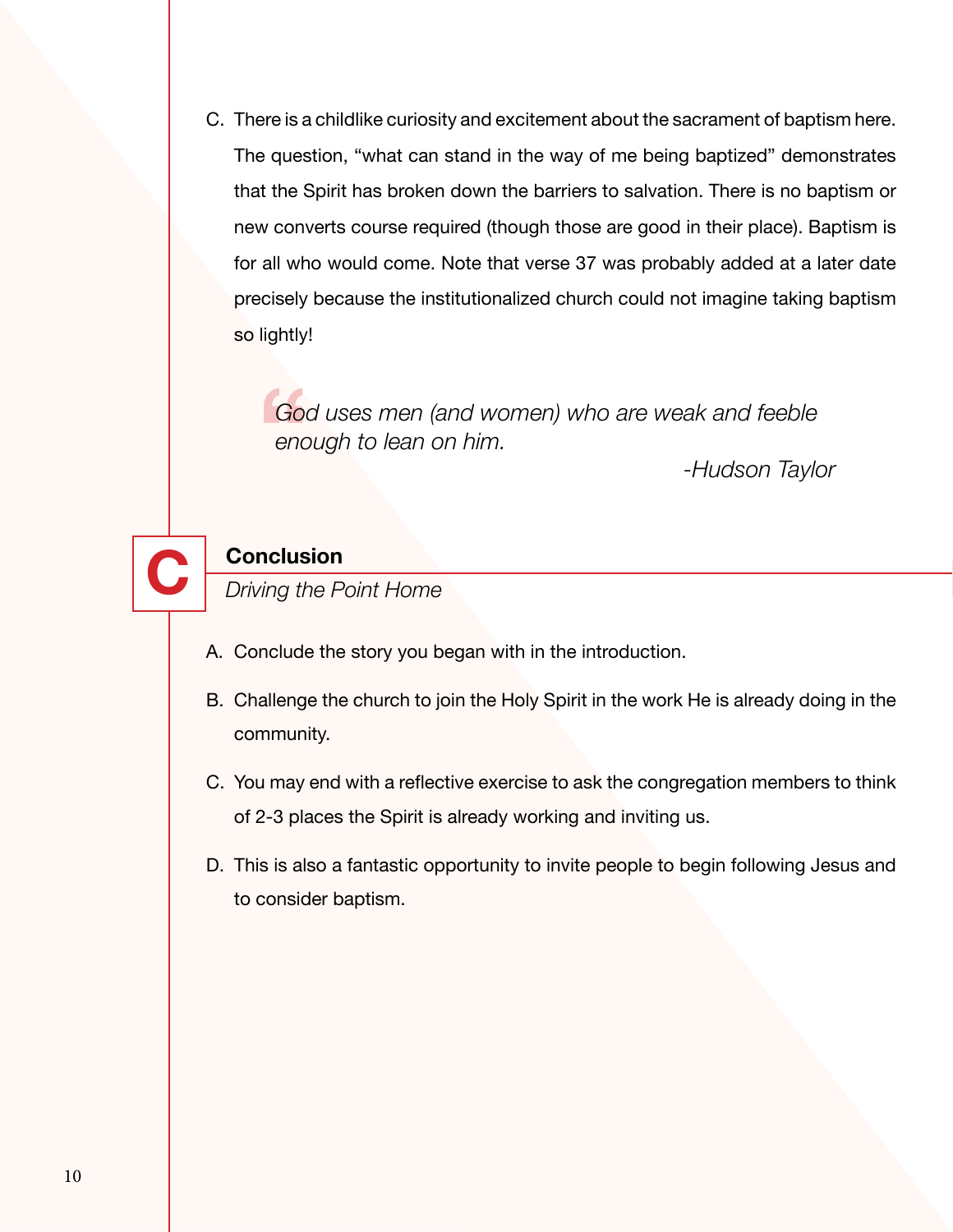



# **HOME IS HOPE FOR THE HOPELESS**



### **Suggested Introduction**

If applicable, share the beginning of your testimony, with emphasis on the barriers to you following Jesus.

### **Story Opportunity**

Consider the story of Sadhu Sundar Singh 11 as a great example of someone who was zealously opposed to Christianity (even burning a copy of a gospel publicly), and had a dramatic conversion, not unlike that of Paul.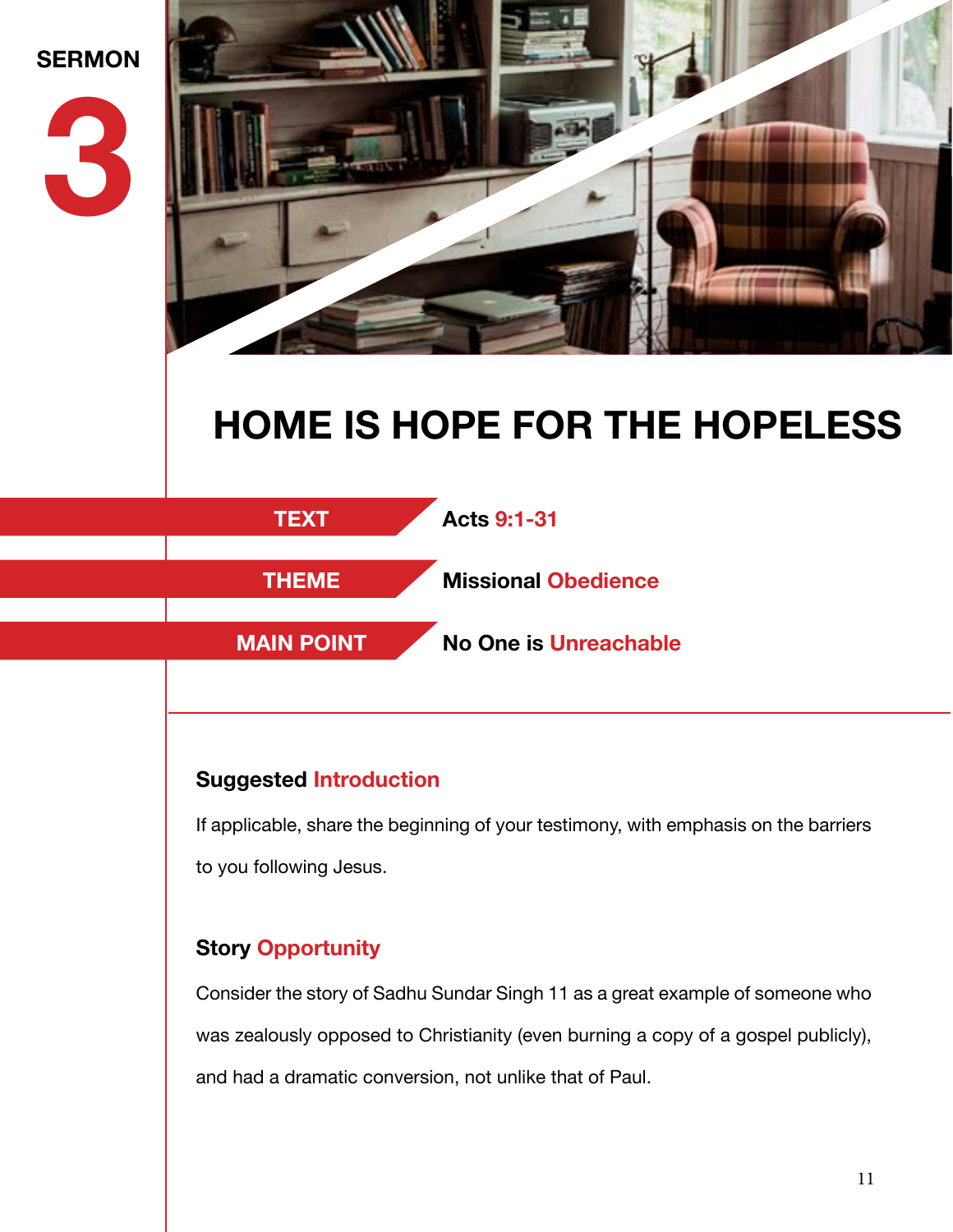### **Transition to Text**

Challenge your congregation to think about what "far from God" looks like. How do we measure the distance, and what actual barriers do we practically treat as uncrossable? What if the problem were not that a person was irreligious, but rather, so entrenched in religion that they couldn't see their own lostness? Possibly share Philippians 3:4b-6 to set up the text – how could someone who is "faultless" be far from God?

**1 Saul** *Religious but Far from Christ (9:1-9)*

- A. Pharisees were a legalistic sect within Judaism, and had grown influential by the time of Christ, particularly in Jerusalem. They were scrupulous in their observance of the law, and saw themselves as protectors of moral purity. Their name is derived from the Aramaic for "separated." It is within this framework that we understand Paul's claim of faultlessness. He observed the law as a Pharisee. They also believed in the existence of spirits and angels, the resurrection, and the Messiah to come.
- B. Challenge the congregation to consider parts of Paul's upbringing that would make him both resistant and receptive to the Gospel. While Jesus frequently came into conflict with the Pharisees, there were also notable Pharisees who believed in him. Jesus also ate at the homes of Pharisees. The key beliefs of the Pharisees also provided a basis for belief in Christ. This comes up frequently in Acts in the stories of Paul's trials (23:6; 24:14-15; 26:6). Remind people that **no one is unreachable,** even the religious wanderer.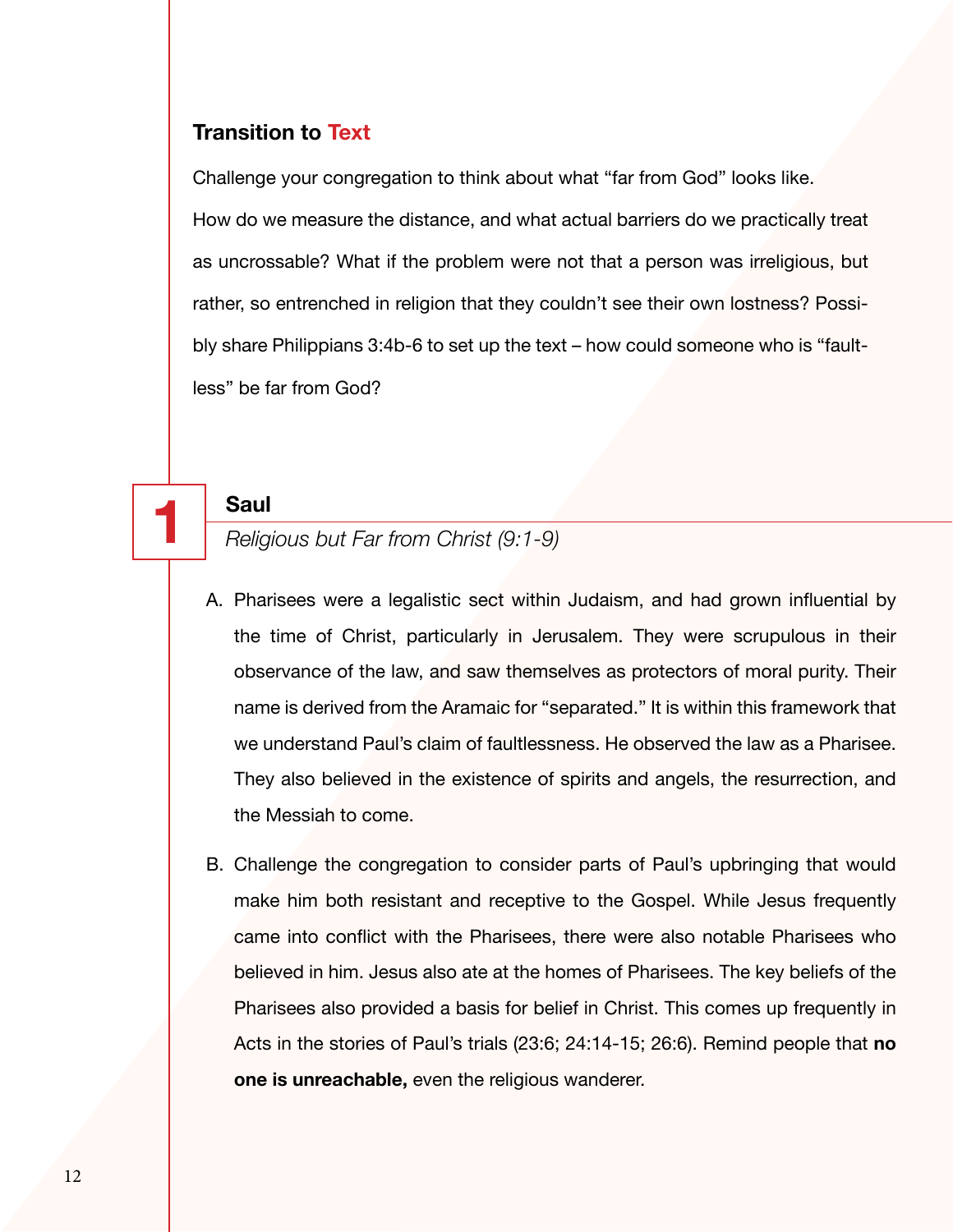C. Saul's story is actually not a conversion story in the sense of changing from one religion to another. Paul continued to see himself as a Jew after his experience on Damascus road. He saw his Jewish faith as finding its natural fulfillment in Jesus, and continued to practice Jewish customs and traditions like the taking of vows (Acts 18:18). Still, "Paul's new view of Christ must have demanded a radical rethinking of his approach to the law, eschatology, and everything else." 15 The invitation to come to Christ is not an invitation to abandon our native culture, but to allow Jesus to challenge and shape our cultural practices by the values of the kingdom." Jesus' kingdom becomes our home.

*"Saul of Tarsus, head full of scripture, heart full of zeal, raises his eyes slowly upward once more. He is seeing now, eyes wide open, conscious of being wide awake but conscious also that there seems to be a rift in reality, a fissure in the fabric of the cosmos, and that his waking eyes are seeing things so dangerous that if he were not so prepared, so purified, so carefully devout, he would never have dared to come this far. Upward again, from the chest to the face. He raises his eyes to see the one he has worshipped and served all his life . . . And he comes face-to-face with Jesus of Nazareth."* **"Sau**<br>
once<br>
cons<br>
cosn<br>
so P

*– N.T. Wright*



**2 A Simple Evangelism** *What is True Spirituality? (8:9-13, 18-24)*

A. We discover in verses 11-12 that this is a double vision story. Both Ananias and Saul receive visions that connect their stories. We are invited through this literary mechanism to compare and contrast their character and response to Jesus:

| <b>Saul</b>                                   | <b>Ananias</b>                                  |
|-----------------------------------------------|-------------------------------------------------|
| "He heard a voice say to him"<br>$(v.4)$ .    | "The Lord called to him" (v.10).                |
| "'Who are you, Lord,' Saul<br>asked" (v.5).   | "'Yes, Lord,' he answered" (v.10).              |
| "Go" (v.6)                                    | "Go" (vv.11, 16).                               |
| "You will be told what you must<br>do'' (v.6) | "I will show him what he must<br>suffer" (v.16) |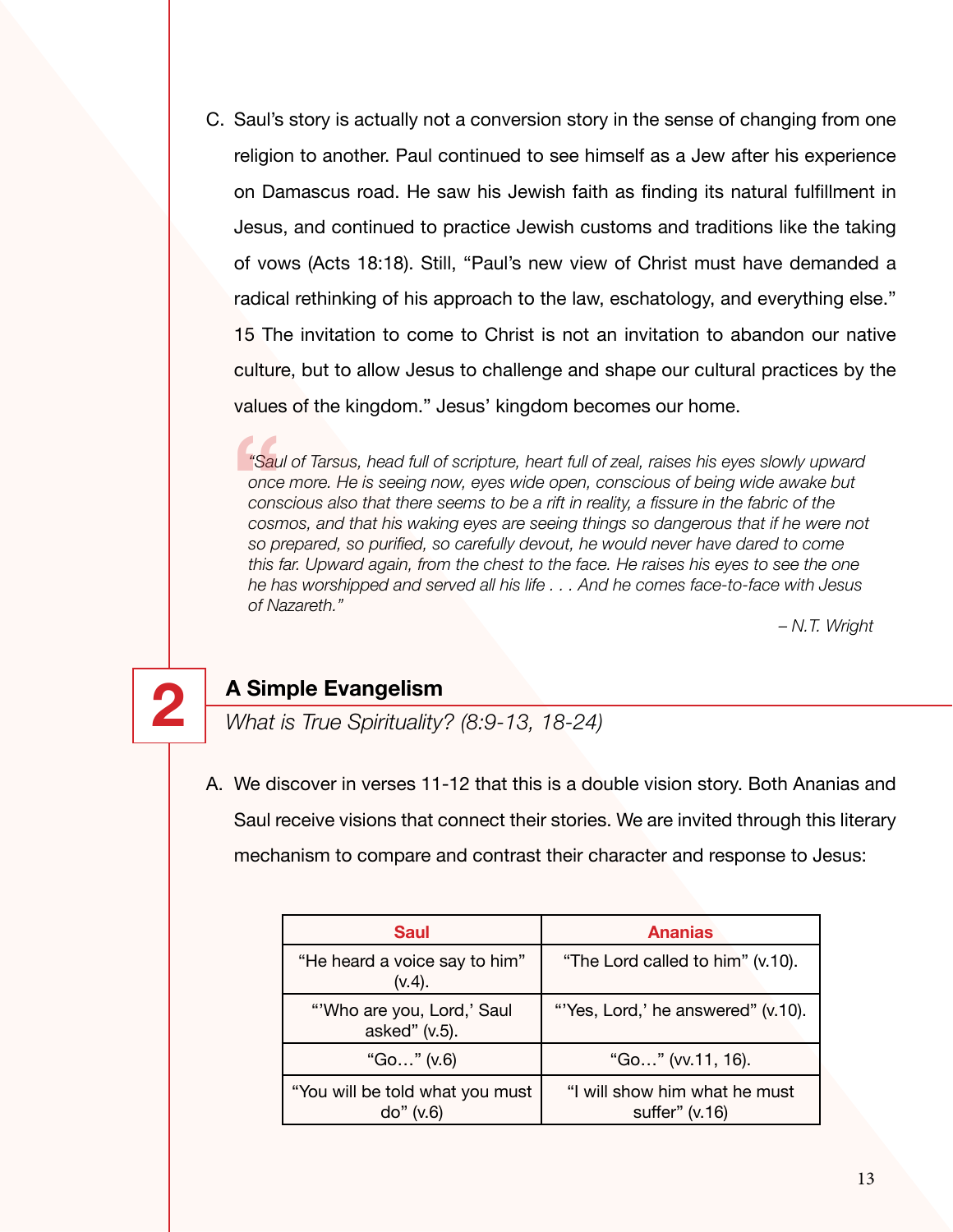B. There are also definite echoes of the Great Commission in the language of this text. We are invited to consider our response to the Lord's invitation to the mission through both stories. Through Saul's we see the power and person of Jesus that compels us to accept the invitation, not only to salvation, but also to the mission. Through Ananias, we see the necessity of overcoming fear (the command to "go" is repeated); in this case, a fear of Saul that is well founded. What obstacles do we need to overcome in order to join God in His mission, whether we are seekers or believers?

**"Th**<br>spa *"The Great Commission will not be fulfilled with our spare time or spare money."* 

*- David Kim*

**3 Barnabas** *Cultivating a Community of Welcome (8:25-29)*

A. The story of Paul's "welcome" in Jerusalem provides an instructive end to the narrative of his conversion. Despite Saul's miraculous conversion experience, the disciples' fears prevent them from receiving him as a brother (v.26). Imagine a world where Barnabas didn't show up and come to his defense! (v.27). This is so in line with Barnabas' character in the rest of the book, and challenges us to up our game in terms of invitation and hospitality, even loving our "enemies."

<sup>"Hc</sup><br> **Hegi** *"Hospitality is the lost gift of the church that could legitimately change the world."*

*- Danielle Strickland*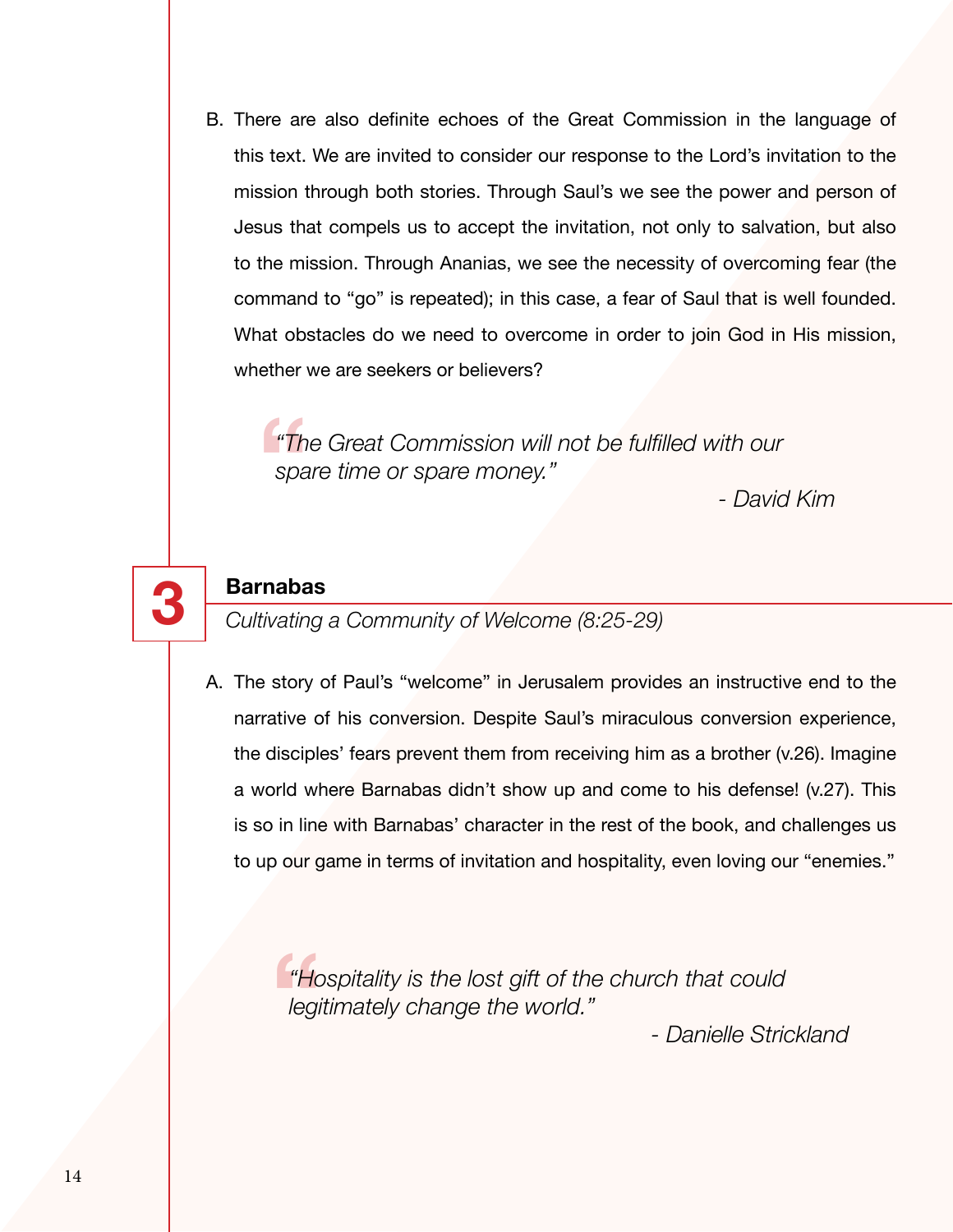- A. Conclude the story you began with in the introduction.
- B. Challenge to the congregation to be like Ananias and Barnabas, to refuse to label anyone as a lost cause, even religious people, or others we would categorize as "far from God."
- C. No one is unreachable.
- D. Consider concluding by asking the congregation to again imagine what someone far from God looks like, then slowly read Timothy 1:12-17.
- E. Give an invitation for people to stop trusting in religion (like Saul pre-conversion), and to come to genuine faith in Jesus.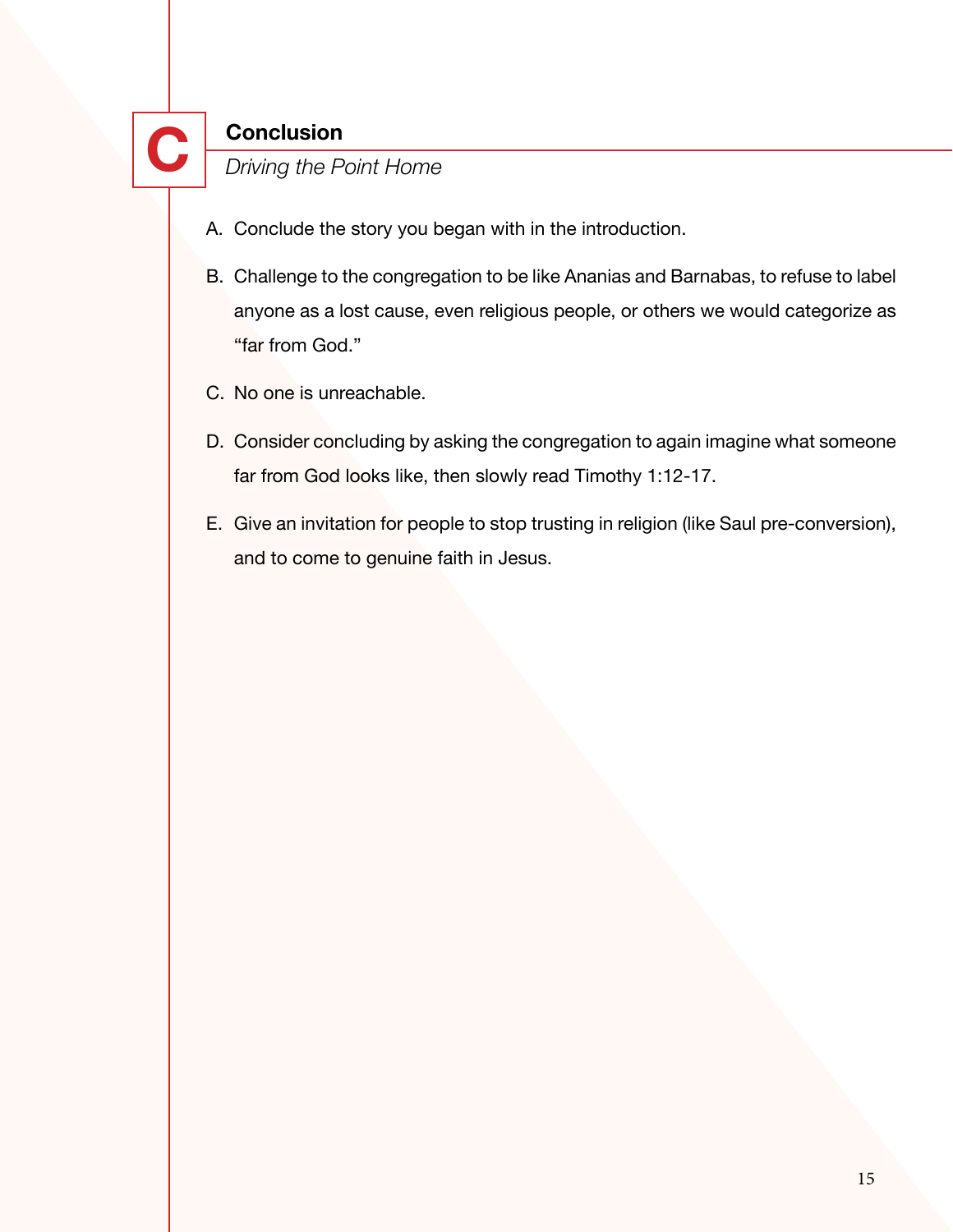



# **HOME IS A TASTE OF THE KINGDOM**



### **Suggested Introduction**

Share a story of a miracle you have personally witnessed, or that has credible source backing.

### **Transition to Text**

Encourage the congregation to lean in, that you're going to tell them some good news: "God is actually real, and he still saves people today." Ask them if they knew that salvation and healing are intricately tied together in scripture, especially in Luke's accounts, and that salvation, healing and deliverance usually accompanied each other. In fact, Jesus began his ministry with these words (Read Luke 4:18- 19). He also said that we would do "even greater things" (John 14:12). Why don't we see more of them?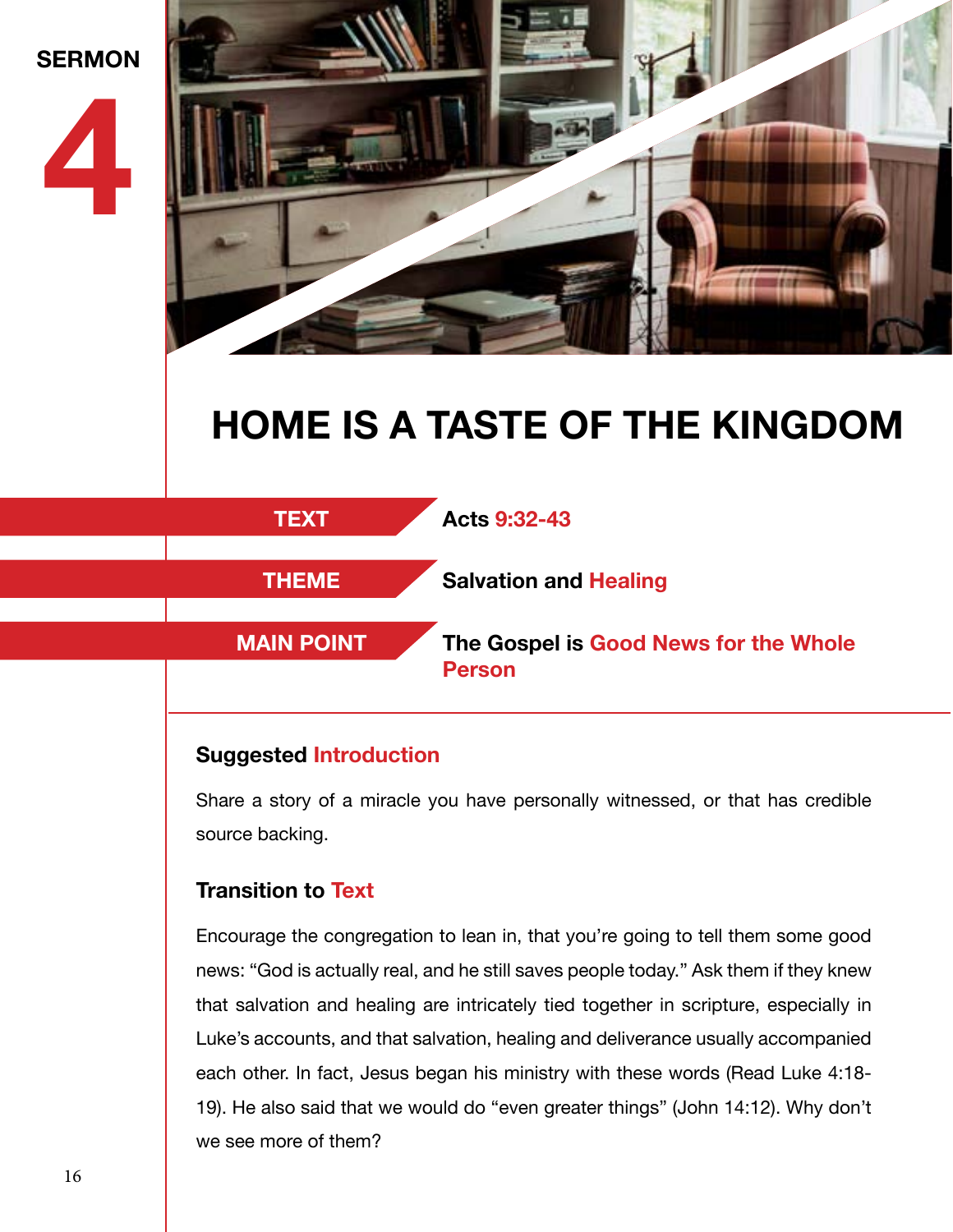**1 Aeneas** *Good News for the Sick (9:32-35)*

A. Both of the stories in this chapter follow the literary pattern of accounts of the miracles of Jesus. The language and structure is designed to bring up memories of the miracles of Christ, especially in Luke 5:17-26, and 8:41-56. Depending on how deep you want to go, you could point out parallels in the passages:

| <b>Gospel of Luke</b> | <b>Acts of the Apostles</b> |
|-----------------------|-----------------------------|
| "They had come from   | "Peter traveled about       |
| every village" (5:17) | the country" (9:32).        |
| "Take up your mat"    | "Roll up your mat"          |
| $(5:24)$ .            | (9:34).                     |
| "Immediately he stood | "Immediately Aeneas         |
| up" (5:25).           | got up" (9:34).             |
| "Pleaded with him to  | "Urged him, please          |
| come" (8:41).         | come at once" (9:38).       |
| "people were wailing  | "Widows stood               |
| and mourning" (8:52). | aroundcrying" (9:39).       |
| "My child, get up!"   | "Tabitha, get up!"          |
| (8:54)                | (9:40)                      |
| "Took her by the      | "Took her by the            |
| hand" (8:54).         | hand" (9:41).               |

- B. As if this is not explicit enough, Peter actually says plainly to Aeneas, "Jesus Christ heals you" (9:34). Luke is being very intentional to let his audience know that Jesus is, in fact, still alive and working miracles. What would it mean for us to make that kind of shift in our language? To refer to Jesus as if he were still living and active and working on our behalf, because he is.
- C. The net result of the miracle is that "All those who lived in Lydda and Sharon saw him and turned to the Lord." This is another fulfillment passage of the great commission and Acts 1:8, that the message is going to the furthest ends of Judea. Lydda (or Lod) was the "chief city over one of the eleven districts…into which Judea was divided." Joppa was "the main port for Jerusalem and all of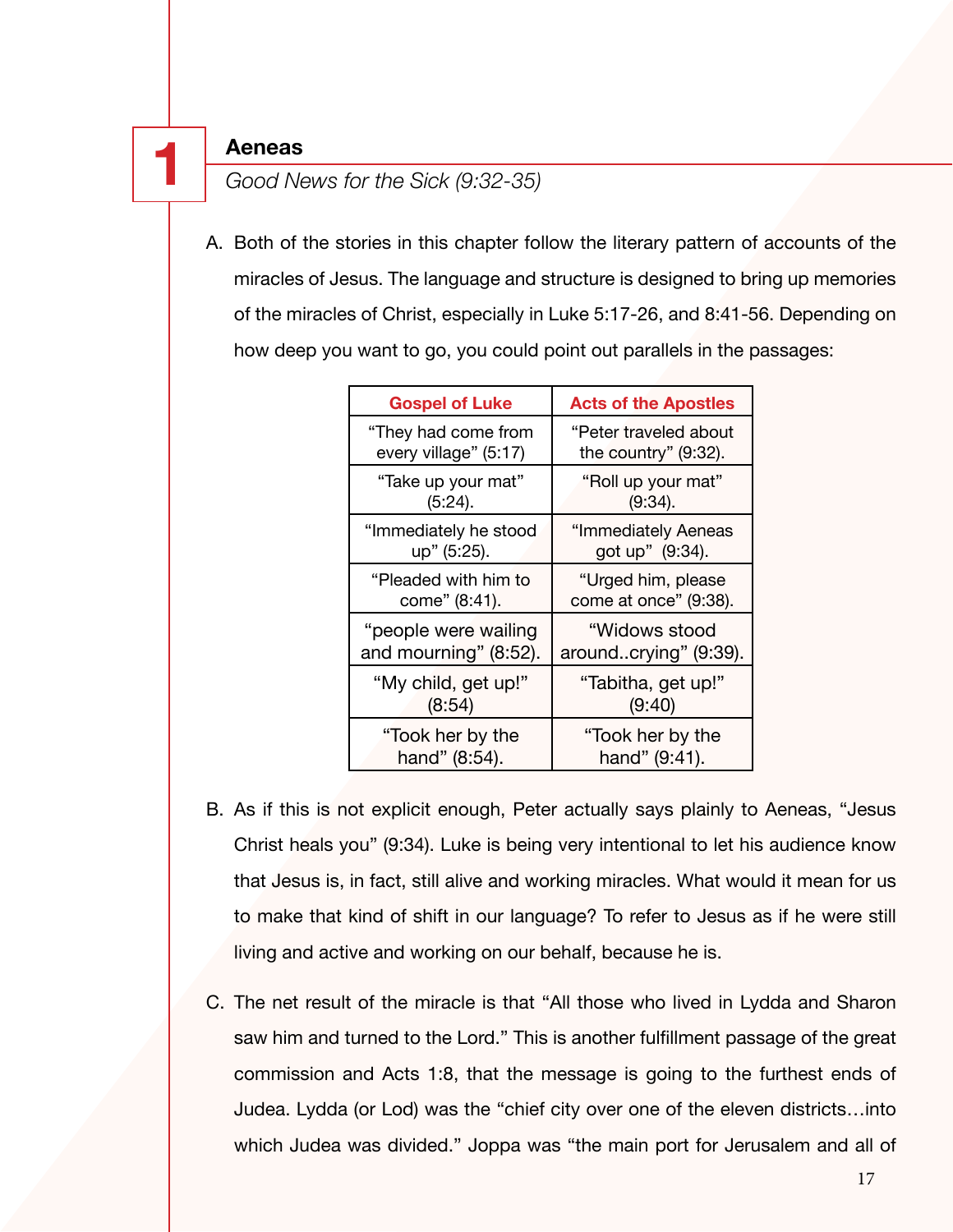Judea." 18 There is a definite correlation in this section of Acts between signs and wonders, and the gospel breaking new ground and reaching new people. Challenge your congregation: Is it possible that we would see more miracles today if we had a fresh vision for the lost and renewal of the Great Commission? Is it possible that signs really do follow the proclamation of the word?

<sup>"He</sup><br>ent *"He does miracles when we need them—not for our entertainment or to make us feel "spiritual." - Craig Keener*

**"**<br> **All**<br>
of *t*<br>
of *r "All Christian churches in China practice some form of healing…In fact, according to some surveys, 90% of new believers cite healing as a reason for their conversion. This is especially true in the countryside where medical facilities are often inadequate or nonexistent."*

*- Edmond Tang*

**2 Dorcas / Tabitha** *Good News for the Poor (8:25-29)*

- A. You read to the congregation earlier the content of Jesus' gospel from Luke 4. The Spirit of the Lord is on Him (and the apostles, and us), because He has anointed us to preach good news to the poor. The story of Tabitha/Dorcas reminds us that the kingdom that Jesus inaugurated is already being revealed on earth as it is in heaven. **Salvation and healing are a taste of home.** Luke takes great pains in this story to make this point plain:
	- "She was always doing good and helping **the poor**" (v.36)
	- "**The widows** stood around him, crying and showing him the robes…"(v.39).
	- "He called for the believers, especially **the widows**…" (v.41).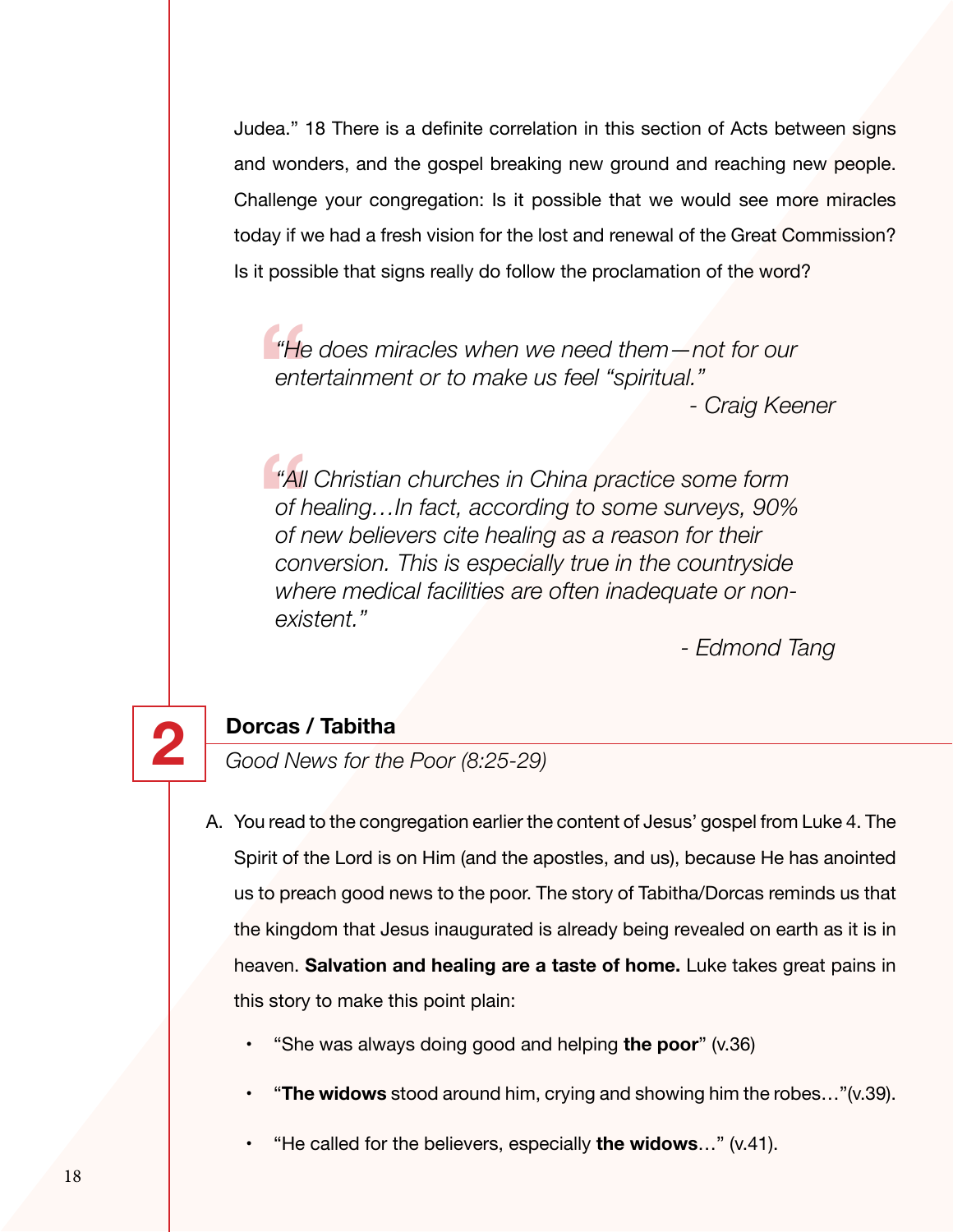- B. There is much that could be said here, but one obvious application is the necessity of continuing to focus on the salvation of the whole person, not just the soul, or even just praying for physical healing. The reason "many people believed" (v.42) on this occasion was because Dorcas had already been proclaiming the gospel in Joppa in word and deed. She is explicitly referred to as "a disciple," (v.36) in contrast with Aeneas ("a man"). We should never dichotomize good works and gospel proclamation.
- C. Another, more subtle exegetical point is that verse 43 recounts that Peter is staying in Joppa with a tanner, who would be counted among the poor and perhaps the unclean because he is habitually working with dead animals. 19 Luke also puts a premium on hospitality, almost always naming the host specifically (in this case, Simon).

**"Yo**<br>if the *"You cannot warm the hearts of people with God's love if they have empty stomachs and cold feet." - William Booth*



- A. Conclude the story you began with in the introduction.
- B. You might conclude by again asking the congregation to lean in, and ask the question, "do we really believe that the gospel is good news for the whole person?"
- C. This is a great opportunity to invite people to come to be anointed with oil for healing, and to join God in his mission. If you are comfortable, you could close with an anointing of the hands, symbolizing the commissioning of your congregation to do the same kind of work.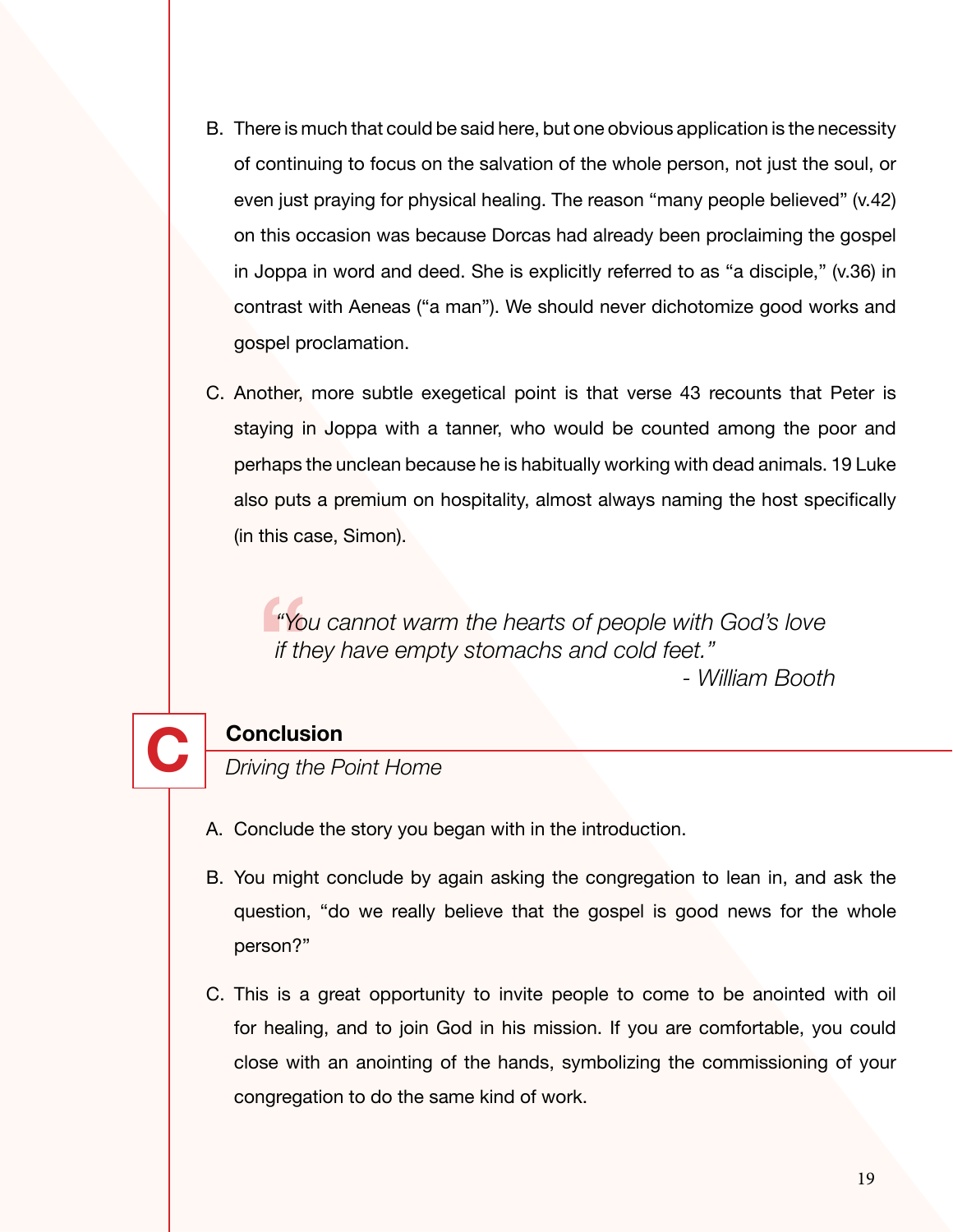

### **Suggested Introduction**

Share a story of when you endeavoured to do something good, and ended up being transformed in the process (E.g., a short term mission experience).

### **Transition to Text**

Inform the congregation that you will be reframing a story from scripture today. Acts 10 is often told in terms of being the story of the conversion of Cornelius, but it is also (and perhaps more pointedly) the story of the "conversion" of Peter.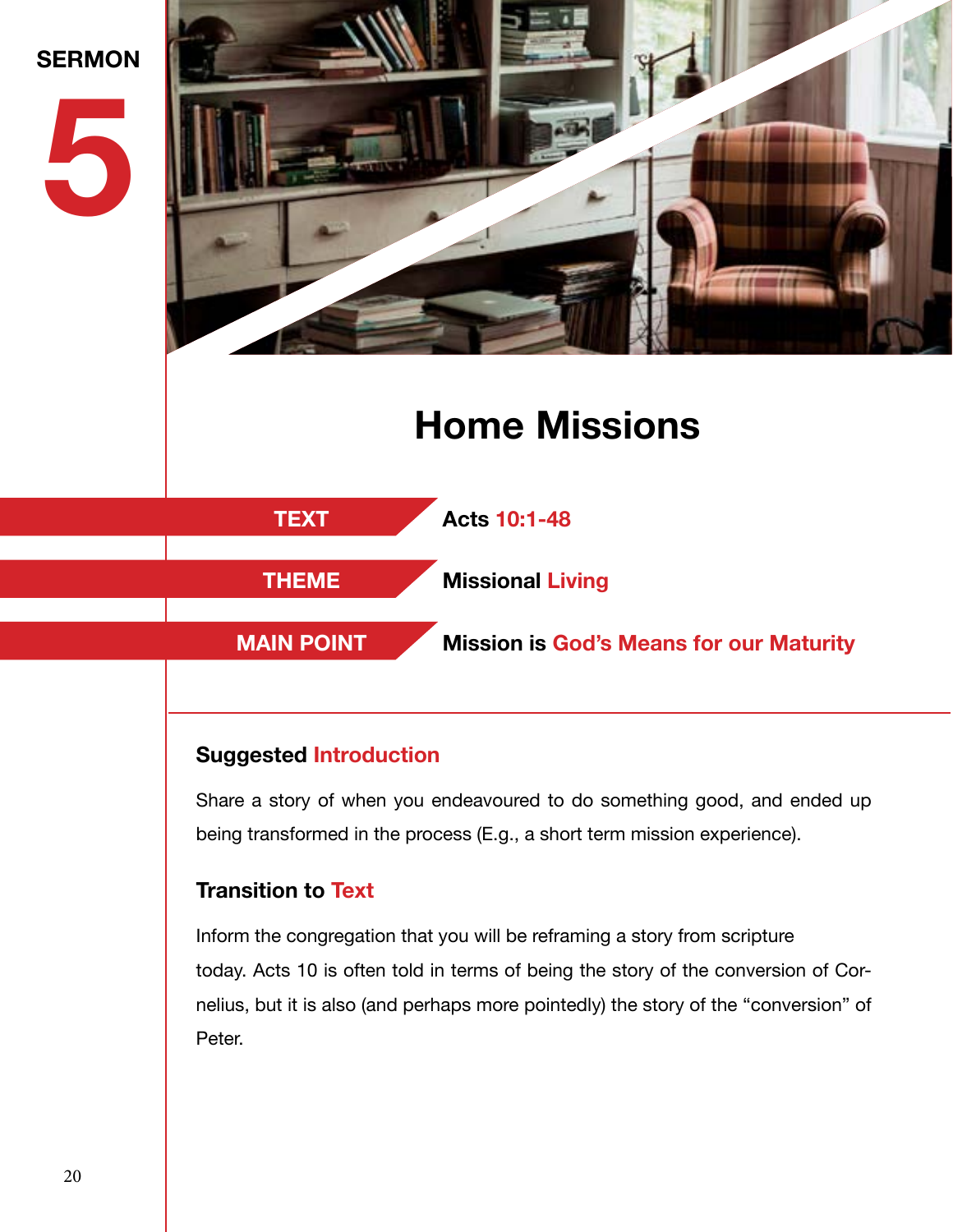**1 Cornelius** *God Preparing Hearts (10:1-8)*

- A. One of the wonderfully freeing principles of going on mission with God is that God is going before us, preparing hearts. In this passage, we are introduced to a centurion who is described as a "god fearer," "devout," and "generous." While we can be fairly certain that he was not a full-fledged proselyte to Judaism, Cornelius is definitely exhibiting characteristics of someone who is on the journey of faith. We will see this again and again on Paul's missionary journeys, that God has already been ahead, doing work in hearts and preparing people to become the nucleus of the new church.
- B. Ask your congregation if they have ever heard of the Engel scale, a discipleship tool that demonstrates that there are a number of discipleship steps that people take before making a decision to come to Christ (and a number after!). We can't presume that everyone is starting at the same point, or that everyone is ready (yet) to take the step of belief. It is obvious, in this case, that Cornelius was more than ready.
- C. The language of "offering" in verse 4 alludes to the Old Testament sacrificial system, and indicates that, though Cornelius was not yet a believer in Christ, God was pleased with him and his way of living in the light he had been given. There is a definite correlation between this, and God's response of sending someone with the good news to Cornelius and his household. There is high value in us joining with people who are doing good work in our communities, whose hearts God might also be preparing.

**"Wr**<br>Hov<br>que *"What is God up to in our neighborhoods and communities? How do we join with what God is doing in these places? Church questions are a subset of these far more important questions." - Alan Roxburgh*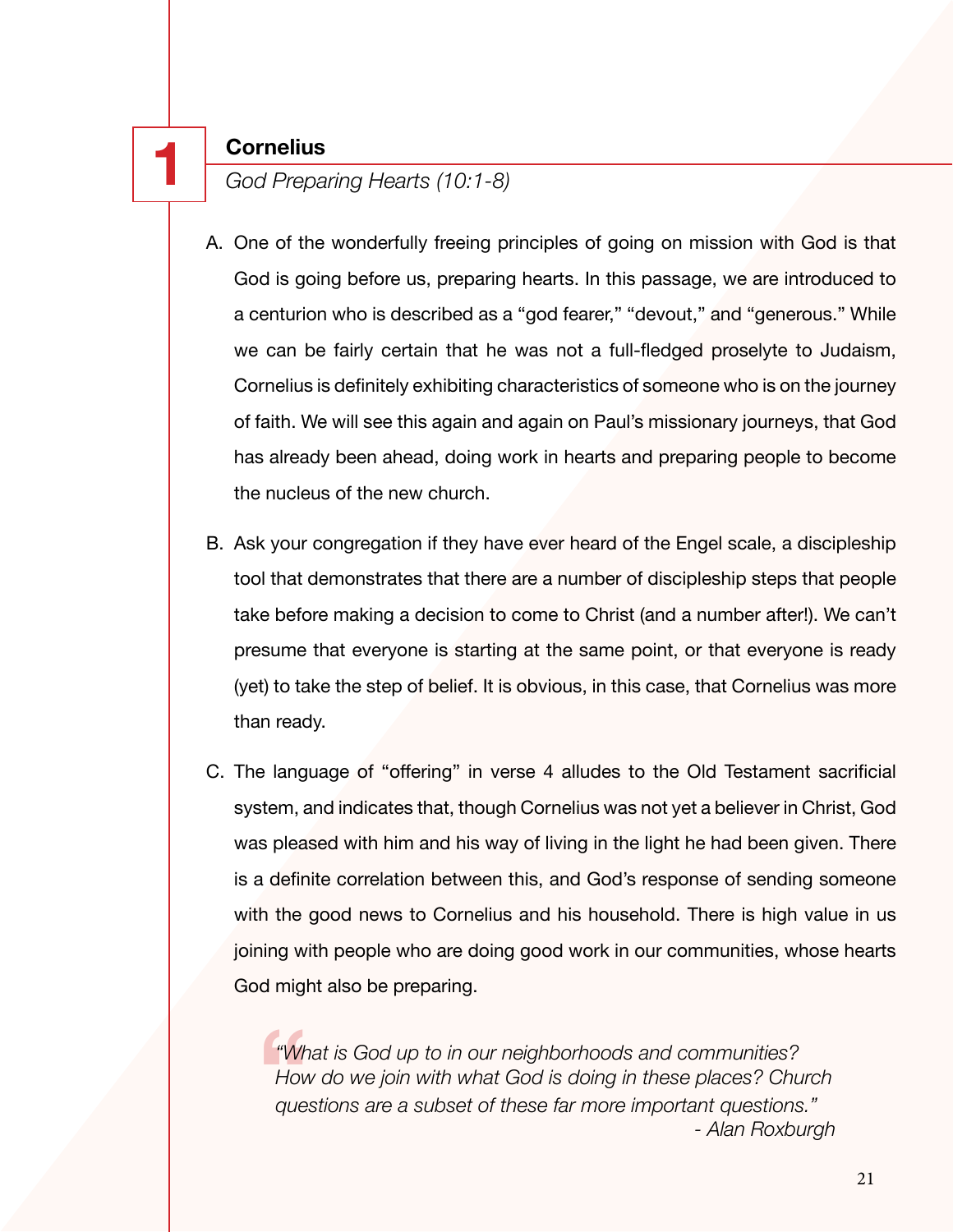**2 Peter** *Preconceptions Standing in the Way of Mission (10:9-23)*

- A. Already there might be some "what ifs" cropping up in your congregation's thinking. Joining God in his mission in our communities could entail going to places we are not used to going and associating with people whose lifestyles and cultures currently differ significantly from us. Point this out as you feel it is appropriate in your context. For Peter, he is already feeling stretched, staying at the home of a perpetually unclean tanner (as we have said), and fresh off of a mission to Samaria. Cornelius is another huge leap in discomfort. Cornelius is neither circumcised nor probably living Kosher. It would make Peter unclean just to step inside of his house.
- B. It is noteworthy that this story parallels a story in Luke's gospel (chapter 7), also involving a centurion who was accepted by Jesus. Feel free to point out these parallels as you feel led. This prepares the reader well in advance of reading Acts. This is another great example of the church slowly learning to do what Jesus was already doing in His ministry on earth.

| <b>Gospel of Luke</b>    | <b>Acts of the Apostles</b> |
|--------------------------|-----------------------------|
| Centurion with a need    | Centurion with a need       |
| (7:6).                   | $(10:22)$ .                 |
| Observes some Jewish     | Observes some Jewish        |
| law (7:3-5).             | law (10:2).                 |
| Recognition of barrier   | Recognition of barrier      |
| $(7:6-7)$ .              | (10:28).                    |
| Willingness to come with | Willingness to come         |
| him $(7:6)$ .            | $(10:23)$ .                 |
| Praise for the centuri-  | Praise for the centuri-     |
| on from others (7:3)     | on from others (10:22)      |
| "My child, get up!"      | "Tabitha, get up!"          |
| (8:54)                   | (9:40)                      |
| Miracle results (7:10)   | Miracle results (10:44)     |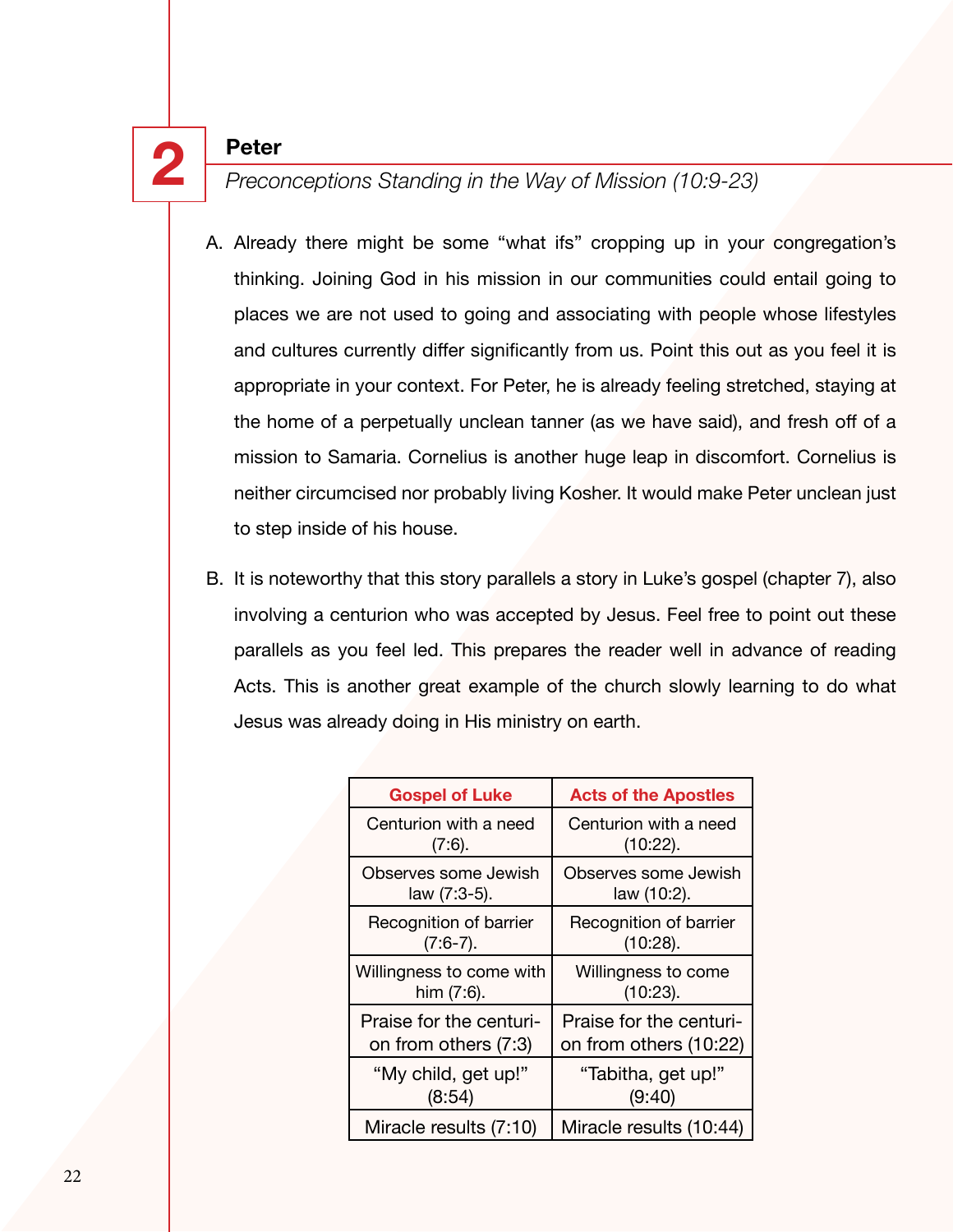C. Like most stories of acceptance in the gospels, this one centers around a meal (10:10; cf. 5:27-31). 25 In this case, Peter has an unsatisfied hunger (contrast this with Jesus in John 4:32), that will only be fulfilled when he invites Gentile messengers into his own meal setting (10:23). The vision story is so compelling, and there is much that could be said in your retelling to the congregation. You could emphasize the repetition (a three, very significant in Hebrew numerology - v.16) and time it takes for Peter to fully understand (v.19), to overcome his trepidation (which has a good motive – v.14). The message, of course is plain. God is pronouncing both food (v.15) and Gentiles (v.28) to be clean.



# **3 The Spirit** *Transforming*

- A. Ask the congregation pointedly who, in their estimation, has been further from the truth of the gospel: Cornelius (who has done everything right except to be born into the culture closest to the gospel), or Peter (who has been given every privilege, even walking with Jesus, but has been so slow to understand the scope of the good news).
- B. Point out the double transformation that happens in verses 44-47. The Gentiles receive the Spirit (with the sign of tongues speaking), and Peter finally understands the gospel. Peter's exclamation that "no one can stand in the way of their being baptized" (v.47) echoes the Ethiopian's in Acts 8:36. In both cases, it is the one receiving the gospel who first understands the full implications.

**"** *"Christians need conversion to missions as much as a sinner needs conversion to Christ." - A.T. Pierson*